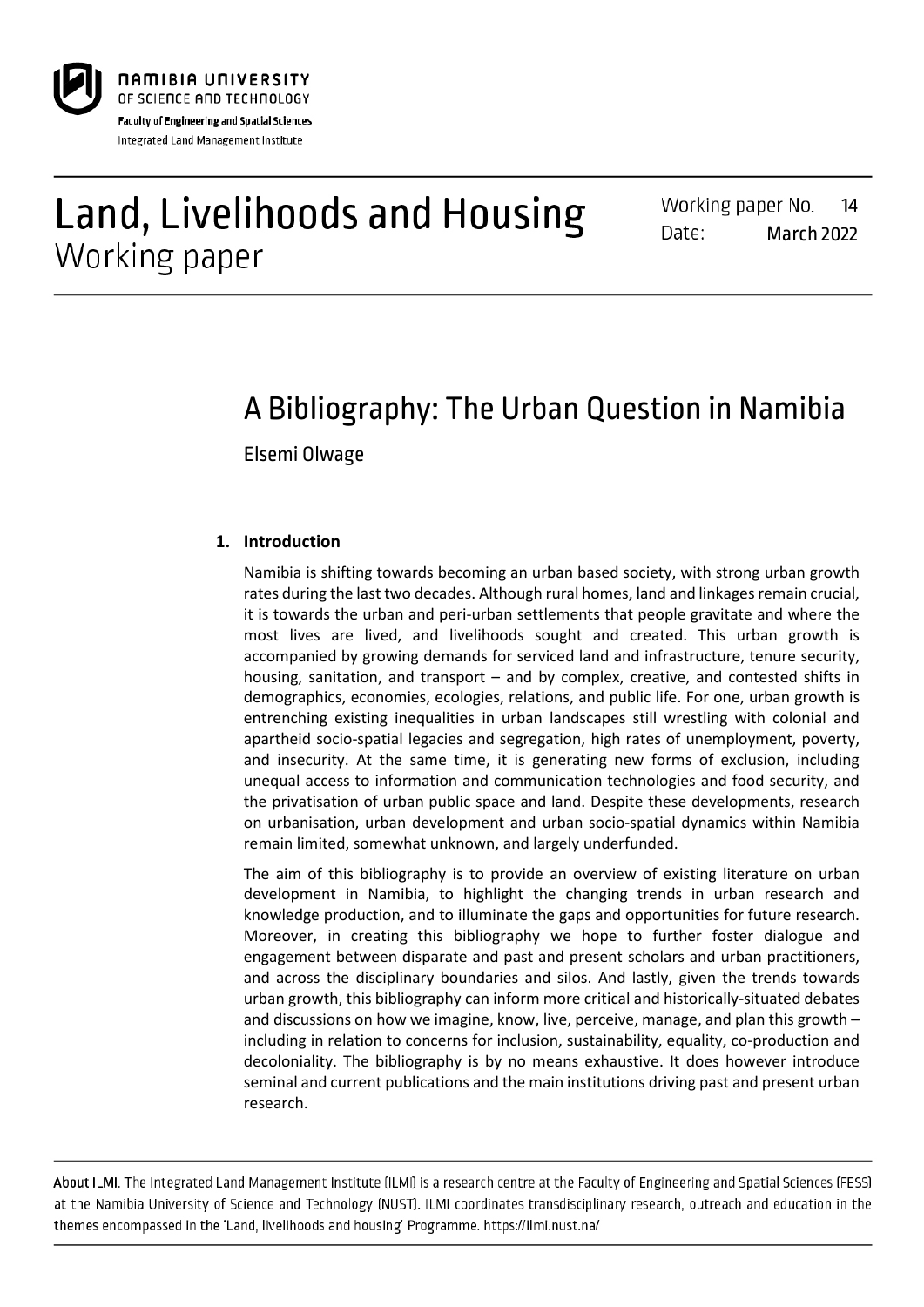This bibliography was created in the context of a grant agreement between the Namibia University of Science and Technology (NUST) and the German Cooperating Agency (Deutsche Gesellschaft fur Internationale Zusammenarbeit (GIZ)) on "sustainable and inclusive urban development". The implementation of this agreement is facilitated by the Integrated Land Management Institute (ILMI) at NUST. The Grant Agreement supports a set of activities, including to "initiate an applied research programme". In this context, the compilation of the bibliography benefited greatly from much support and collaboration. Research and technical support in creating the bibliography were provided by Mersiana Shatyohamba, the project assistant. Conceptual, administrative, and coordinating support were provided by the ILMI staff, specifically the Land, Livelihoods and Housing Programme Coordinator, Dr Guillermo Delgado, and the Administrative Assistant, Emorgen Jansen. Sylvia Umana, the Senior Library Assistant at the NUST Library's Digital Collections, took on the vital task of creating and establishing the digital repository (ongoing). And lastly, Mario Siukuta, a student assistant, aided during a one-day workshop. The methodology is outlined in more detail below.

## **2. Methodology**

This bibliography was compiled through an extensive online search, and through drawing on personal, digital, and institutional archives between 8<sup>th</sup> of October and 30<sup>th</sup> of November 2021. Key databases and archives consulted are listed below:

- *National Archives of Namibia*: A database comprising a comprehensive range of publications, theses, and grey literature. The NAMLIT (Namibian Literature) database is only available at the archives.
- *Basler Afrika Bibliographien* (Namibia Resource Centre, Southern African Library): A centre of documentation and expertise on Namibia and southern Africa, located in Basel, Switzerland. Online databases available[: https://baslerafrikabibliographien.faust-web.de/.](https://baslerafrikabibliographien.faust-web.de/)
- *The Namibian Digital Repository*: A valuable collection of digitalised Namibia sources. The repository was established by the Namibian-based historian Bernie Moore. [https://www.namibiadigitalrepository.com.](https://www.namibiadigitalrepository.com/)
- *Namibia Scientific Society Library in Windhoek*: A comprehensive library on Namibian and southern Africa studies, including several publications by the Namibian Scientific Society itself. Online catalogue available: [https://www.namscience.com/library.](https://www.namscience.com/library)
- *Namibia University of Science and Technology* **(NUST)** digital repositories and library: [https://library.nust.na/.](https://library.nust.na/)
- *The University of Namibia* **(UNAM)** digital repository and library: [https://www.unam.edu.na/library.](https://www.unam.edu.na/library)
- *Environment Information Service (EIS)* E-Library: [http://the-eis.com/elibrary/search/2397.](http://the-eis.com/elibrary/search/2397)
- *The Habitat Resource and Development Centre Library* in Katutura, Windhoek.

Additionally, a one-day long virtual and in-person workshop was organised in Windhoek on the 17th of November 2021. The workshop invited several past and present scholars on urban Namibia to participate in a reflexive exercise on the changing nature of urban knowledge production and to provide input into the draft bibliography. Participants included international and past scholars of urban Namibia, including Dr David Simon and Dr Fatima Müller-Friedman, Namibian urban and development practitioners, specifically Dr Anna Muller, and emerging Namibian-based scholars, including Dr Guillermo Delgado, Dr Phillip Lühl, Dr Ellison Tjirera, and PhD-candidates Stephanie Roland and Nashilongweshipwe Mushaandja. The workshop process informed the framing of this bibliography, as well as its structure and content. Subsequent input from a set of reviewers is also gratefully acknowledged. The reviewers included Guillermo Delgado, Anna Muller, David Simon, Catharina Nord, Henning Melber, and Nashilongweshipwe Mushaandja.

The time frame structuring this bibliography is between 1964-2021. This time frame was chosen for practical reasons, but also because it was in 1964 that the infamous Odendaal Report was published following the Commission of Inquiry into South West Africa (SWA) (1962-1963). This report ushered in wide-ranging territorial and socio-spatial restructuring based on the grand apartheid ideology of "separate development" and signified a crucial moment in which SWA was comprehended as one planning unit. Nevertheless, some sources from before 1964 are also included, such as the government ethnological reports published during the 1950s, and some earlier literature and archival sources.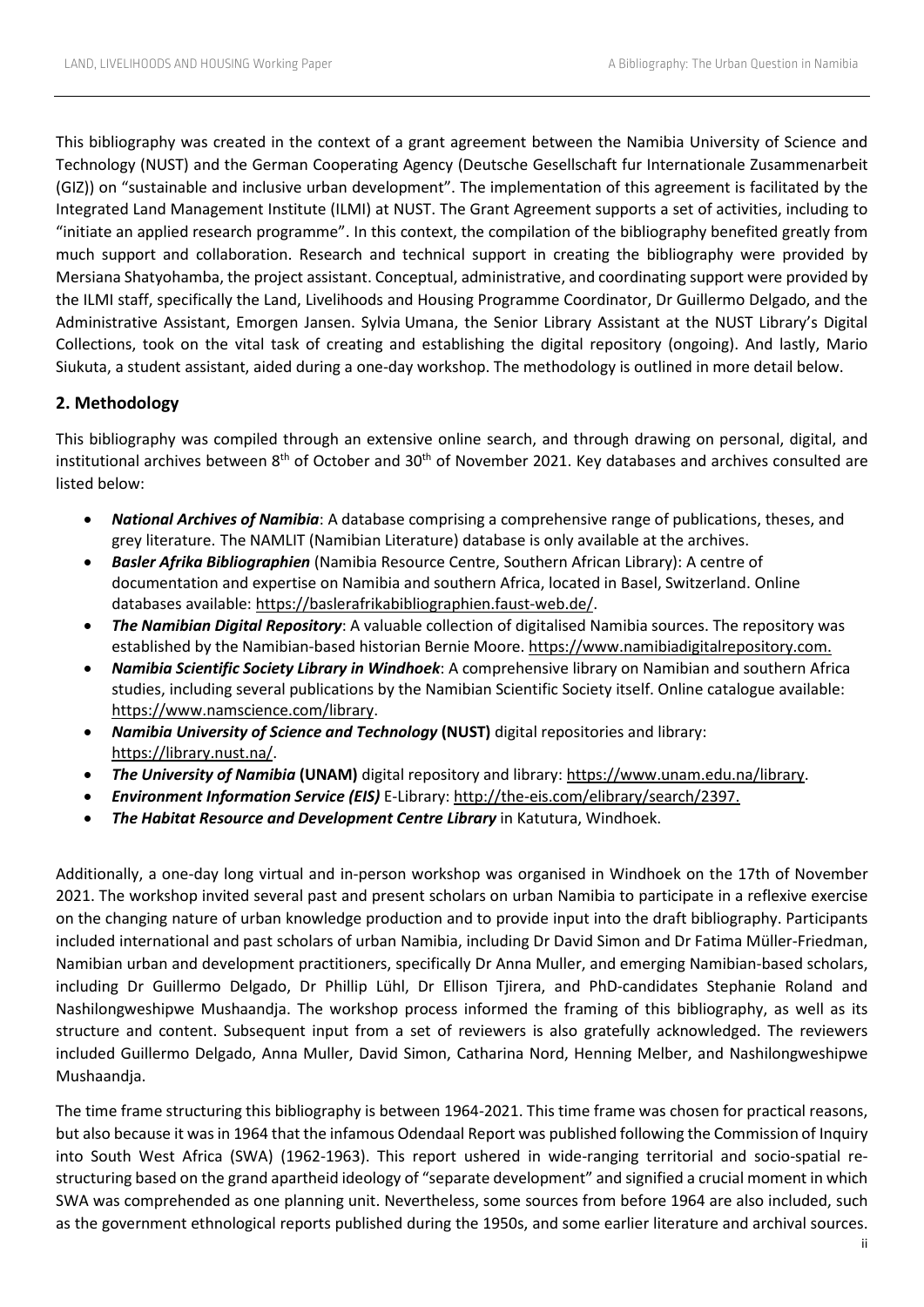Given the time and resource constraints, a thorough archival engagement was not possible. However, we hope that the inclusion of these few sources provides an indication of the scope of the urban question, including themes such as the histories of migrant labour and urban compounds, the divergent trajectories of the different mining, harbour, diamond, railway and military towns, and the colonial development of infrastructure and industrial assemblages.

The bibliography is divided into two time periods: **1950-1990 (pre-independence)** and **1990-2021 (postindependence).** Moreover, for each time period, sources are divided into **four broad types:** 

- **1.** Government and parastatal reports
- **2.** International organisational and institutional reports and research publications
- **3.** Namibia organisational and institutional reports and research publications
- **4.** Academic publications thematic, conference publications & theses

**Sub-categories and references under each section are organised alphabetically** (apart from the conference papers and theses section under academic publications). Given the four types above, some of the references are thus organised according to the institutions/countries where they were produced, while others are organised thematically under academic publications. This was done to highlight the changing international and local institutional landscapes and their role in shaping the urban research agenda in Namibia. Given the limitations of creating a textual bibliography, the types and the thematic categories generated should be seen as a guide rather than a rigid classification system. Thematic categories overlap in many instances, with most publications falling within multiple categories. Accompanying the bibliography will be the creation of a digital repository with the NUST Library. This will allow for references to be organised according to multiple categories and types and to hopefully highlight further connections and patterns between them.

Apart from the **two main sections (pre- and post-independence sources)**, a third section at the end of the bibliography includes **'Town histories and Profiles'**. Most of the resources listed in this section are available in hard copies at the Namibia Scientific Society Library in Windhoek, with the South West African later Namibian Scientific Society and the Museum Scientific Society Swakopmund having produced several historical publications on Namibian towns. We hope that this section, along with the rest of the bibliography, will expand and grow with time. And lastly, a final section in the bibliography includes useful links on **'Legislation'** concerning urban development in Namibia.

Below some key past and present trends in research on urban Namibia are highlighted. This is not meant to be a comprehensive review, but an additional guide for framing and engaging with the bibliography.

# **3. Framing the bibliography**

### EARLY URBAN RESEARCH

The urban question in Namibia is inseparable from the wider historical processes and Namibia's changing colonial and post-colonial political and cultural economy and context. During the early to mid-20<sup>th</sup> century, research on urban development and urbanisation in Namibia was dominated by apartheid state ethnologists and other governmentfunded agencies. Additionally, from the late 1960s up until the 2000s, a handful of international and internationallybased scholars played a major role in shaping the urban research agenda in Namibia. The lack of tertiary education institutions in pre-independence Namibia, combined with an oppressive apartheid state regime, meant that even the idea of research seemed foreign or had to be state-sanctioned. Post-independence, the changing political climate and processes of internationalisation brought a wave of international researchers, while the establishment of local research and tertiary institutions and organisations provided platforms for collaboration. These trends are briefly outlined and discussed in more detail below.

Of all the state agencies, it is worth mentioning the National Building and Investment Corporation of South West Africa (NBIC), which was established in 1978, and became operational in 1982 as Namibia's official low-income housing development agency. This agency produced a large archive on housing and urban development in Namibia. After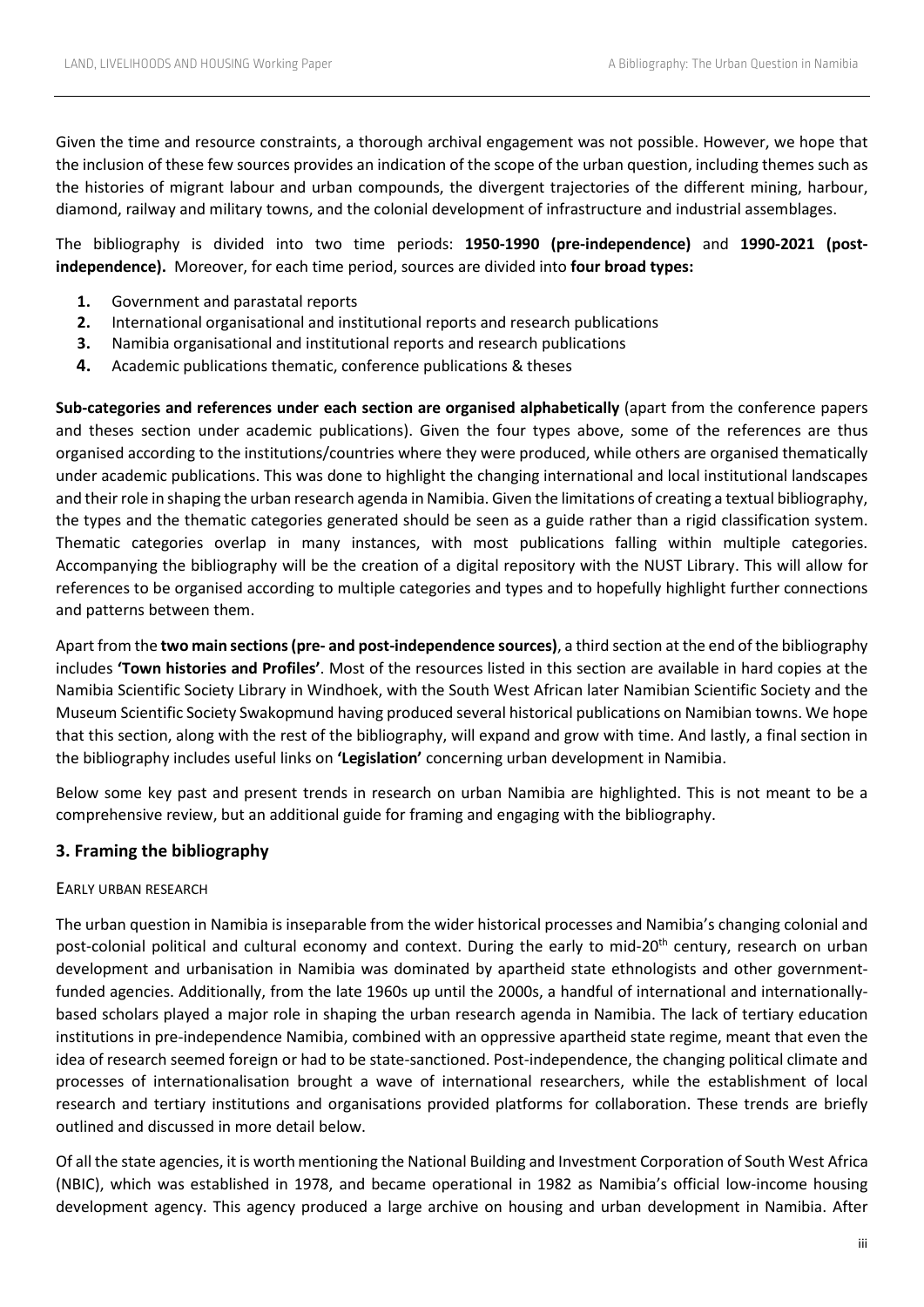Independence in 1990, the NBIC was incorporated into the newly established National Housing Enterprise (NHE). The NBIC and NHE documents listed in this bibliography are available at the Habitat Resource and Development Centre Library in Katutura, Windhoek. Importantly, the sources listed in this bibliography is a work in progress and only serves as an indication of the NBIC/NHE publications available.

Furthermore, before independence, and apart from government-backed ethnologists, the urban research field was primarily dominated by international scholars. These included, Wade Pendleton, a social anthropologist from Berkeley, and David Simon, a South African born and UK based urban geographer, both of whom conducted their PhD research in Namibia, and in Windhoek specifically. David Simon initially planned to study Windhoek as a post-apartheid city during the early 1980s. However, the anticipated realisation of the Namibian independence was delayed. The subject of his thesis (1983a) then shifted towards understanding aspects of urban change during this contested transitional period – a theme which he subsequently continued to research during the 1980s.

With the release of the Odendaal Report in 1964, urban areas were still legally reserved and regulated for "whites" and the settler population. However, during the 1970s the apartheid regime was increasingly under pressure, both locally and internationally. The Portuguese coup in 1974, followed by the Turnhalle Constitutional Conference (1975- 1978), ushered in a new era for urban development and governance in Namibia. The territory emerged as a testing ground for observing the effects of repealing racially discriminatory legislation for urban areas. Yet, these changes were not accompanied by larger transformations in the racist political economy and relations of production (Simon 1985b).

Simon's work critically examines these processes and drivers of change in urban Namibia – both from the situated perspective of the apartheid, colonial and 'Third world' city of Windhoek (Simon 1982, 1983c, 1984c, 1984b, 1984a) as well as in relation to Namibia's larger political geography of desegregation, decolonialisation and social transformation, including the rise of a neo-apartheid local government (Simon 1983b, 1985c, 1985b, 1985a, 1986). His work during the late 1980s likewise studies urban dynamics during the eventual shift to independence, including themes such as the politics of low-income housing and squatting, changing rural-urban migration, and transport (Simon 1988b, 1989d, 1989c, 1989a, 1989b).

During the workshop, Simon shared that navigating urban research during this time was challenging. Urban spaces were shaped by state and security control and racial segregation, and social and research encounters were fraught with fear and suspicion. In addition, establishing rapport in the historically "black" and "coloured" urban areas as a "white" South African researcher required the careful negotiation of his multiple and shifting identities. His association with the University of Oxford afforded him a useful outsider status and a tool to disassociate from the settler communities and especially the apartheid state and to deflect concerns that he was a spy. At the same time, his historical privilege as a "white" South African and Afrikaans, English and German linguistic capacities enabled him to gain crucial access to places and information and to navigate the suspicions of the state.

Like Simon, most of Pendleton's research was situated in Windhoek, including his PhD research (1970/1971). Coming from a different disciplinary background, his research focused on the social relations in the city and in Katutura specifically, including conjugal unions (1971), social categorisation and language use (1975), ethnicity and social structures (1978), and histories of forced relocations (Pendleton 1974, Dale and Pendleton 1976), and later shifted towards themes of urbanisation and development (1979). During the 1970s and 1980s there was also a strong political and academic interest in in the larger political economy of migrant labour, class formation, mining compounds, and rural-urban linkages (see for instance, Gordon 1977, Moorsom 1977). The Informationsstelle Südliches Afrika e.V (The Information Centre Southern Africa) in Bonn, Germany, in existence since 1971, was one of a handful of international institutions which released a number publications on urban Namibia (albeit in German), including an edited collection on Katutura (Melber 1988, Simon 1988a) and publications on the migrant labour and homeland system (Ripken and Wellmer 1976, Vesper 1983).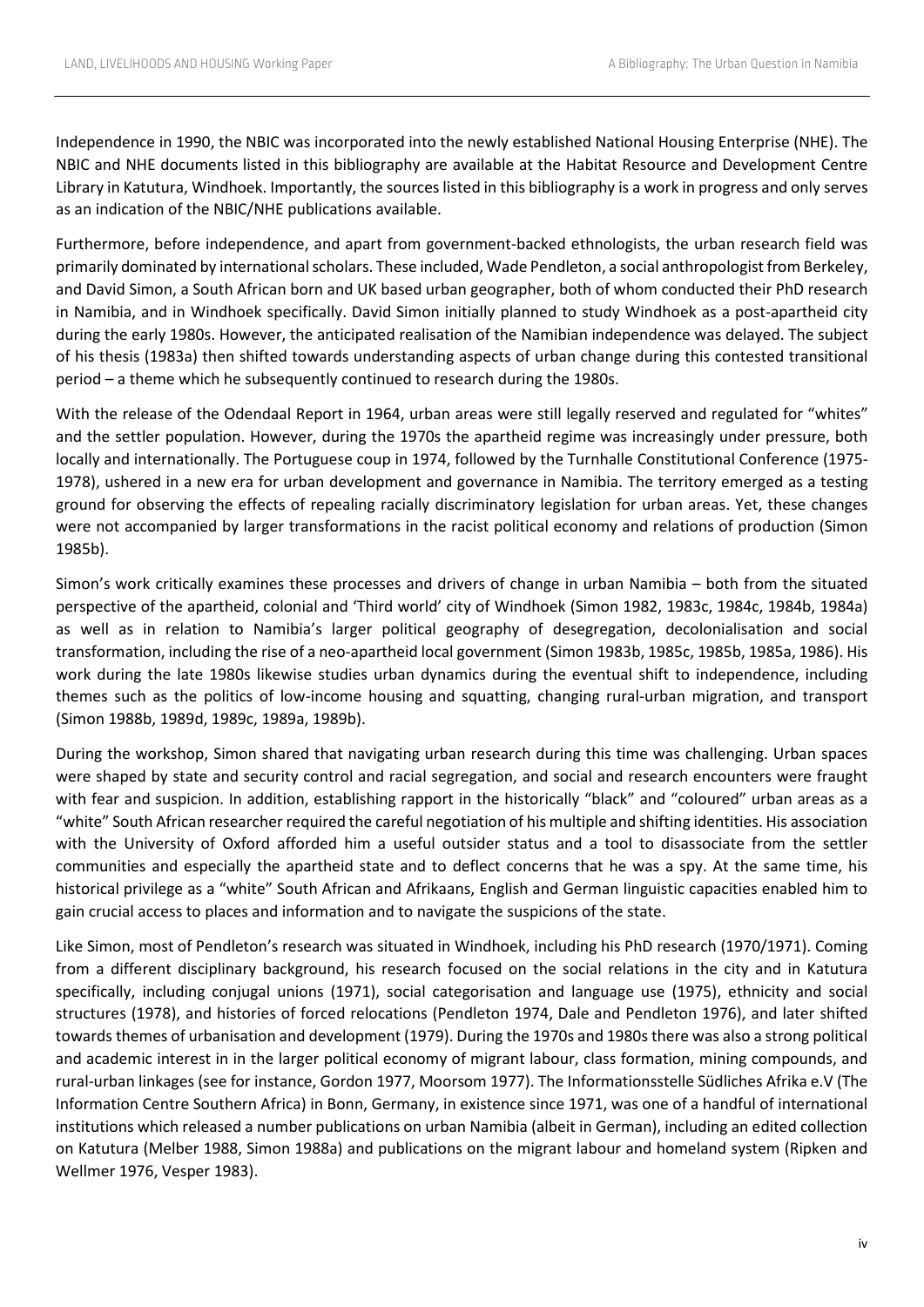Urban housing was another key theme during this time, yet as noted earlier, predominantly researched by state and urban planning institutions. Anna Muller was the exception. A Namibian researcher and practitioner who has worked in urban Namibia since the mid-1980s, she qualified as an architect at the then University of Port Elizabeth in South Africa. Upon her return to Namibia, she worked for the government as an architect in the Department of Works. Her interest in the social aspects of architecture and the provision of housing for developing countries motivated her to further her studies. She was awarded a Rössing scholarship to complete a master's degree at the University of Newcastle Upon Tyne. Her studies examined the provision of housing in Katutura in Windhoek (Muller 1985) and the Five Rand camp in Okahandja (Muller 1988).

Working with the communities was a turning point for her. It cemented her conviction to talk to people about their housing needs and their experience of, including exclusion from, the formal housing process, and to further open such findings to a wider discussion. It also fostered her theoretical interest in how people perceive, value and co-construct social and physical space. At this point, and in Namibia, few researchers explored this theme. One exception was Glen Mills (1984), whose master's thesis and later work analysed the spatial and social dynamics of indigenous architecture in northern Namibia and who argued against conflating style with ethnicity. After her MPhil studies, and during the first years of her part time PhD studies, Muller was employed at the NBIC, later the NHE.

The onset of Independence in 1990 ushered in a new era for urban research in Namibia. The establishment of the Namibian Institute for Social and Economic Research (NISER) at the University of Namibia, which was later incorporated into the Multidisciplinary Research Centre's (MRC) Social Sciences Division (SDD), produced several working papers, reports, and publications during the 1990s, both by international and local researchers. Other organisations, such as the Namibia Economic and Policy Research Unit (NEPRU), a non-governmental organisation (NGO) established after 1990s and which closed in 2011, also delivered socio-spatial-related outputs and working papers covering a range of themes, including housing, urbanisation, migration, and urban land. Despite the changing institutional landscape, research on urban development and urbanisation in Namibia remained limited and primarily conducted by international researchers.

David Simon's research stretched until the early 2000s, after which he occasionally worked in Namibia, with his most recent work done in 2008. During this time, debates centered on how to end the previously apartheid-imposed restrictions and control and what modernising and desegregating Windhoek would look like and mean in practice. Simon's work continued to explore the larger geopolitics of urban change in Namibia (Simon 1991a, 1991b, Sidaway and Simon 1993, Simon 1993b), including from the perspective of Windhoek (Simon 1995a), state intervention in land and housing markets (1993c), the restructuring of the local state and processes of decentralisation (Simon 1996g, 1996c, 1999), the integration of Walvis Bay into the Namibian territory (Simon 1993a, 1996d, 1996a, 1998, Simon and Ekobo 2008) and urbanisation and industrialisation (Simon 1996f). His work also examined the role of smaller urban centres in national and urban development (Simon 1995b, 1996e).

Apart from his academic research, Simon was an expert advisor to the first Delimitation Commission, responsible for researching and establishing historical and administrative boundaries in Namibia. Later he received research grants to evaluate Namibia's regional councils and decentralisation process and to write short summary reports for policy makers on different urban development issues, including the land and housing rights of migrants moving into Windhoek (Simon 1995c, 1996b). Simon remembered how, at some point, several shacks and mud huts constructed at the outskirts of Katutura became a strong bone of contention. Whereas he saw this as ways of accommodating people, the consensus was that this was the rural "infesting" the town, as not modern enough for the dominant visions of urban growth and development. Simon reflected that for some leaders, their perceptions and values were shaped by their lived experiences in the refugee camps where 'informality' was something which was 'diseased' and a sign of repression. These past experiences shifted the support towards more formal and modernist ideologies of urban planning. At the same time, like in many post-colonial contexts, the new political and economic elites took on the roles of the former colonial elite and entrenched processes of discrimination towards the urban poor, enforcing state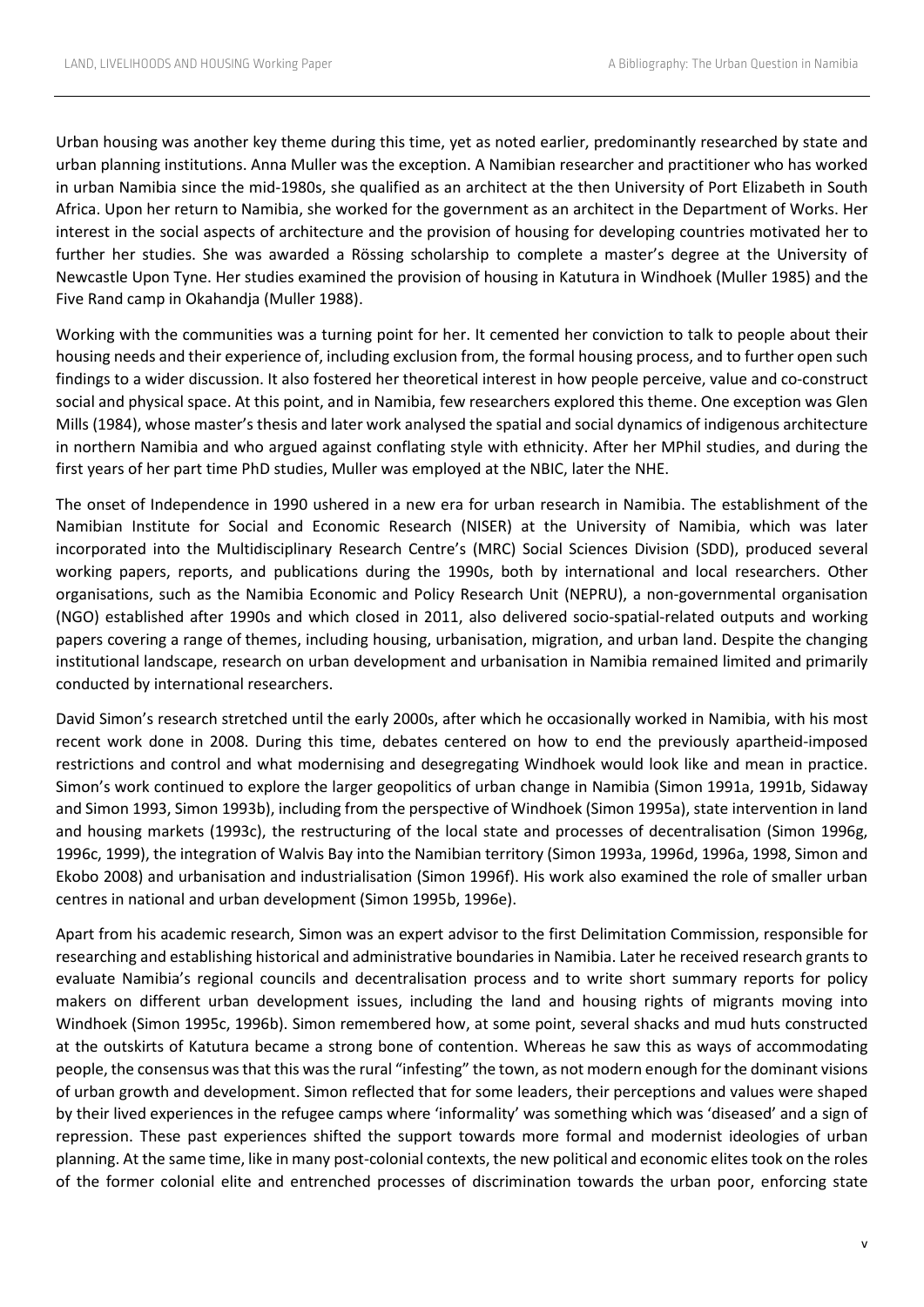regulation and formalisation, based not necessarily on evidence, but on inherited power relations and modes of governance.

Muller's work in turn, like that of Simon, focused on shifting these power relations. Her passion for working with the community led her to pursue a PhD, focusing on the role of community and grassroots mobilisation in securing and facilitating access to housing, and shared knowledge in the formal housing process and in socio-spatial development (Muller 1995). During this time and as noted above, the urban planning and design sciences were still characterised by the impetus to segregate, separate, formalise and modernise. Moreover, the prevalent social models were based on 'Western' ideas of the nuclear family. These paradigms and models conflicted with Namibia's social and urban realities. Muller's research thus begged the question: For whom are we planning and designing? Her research, like that of Simon's, was thus directly addressing and in conversation with the urban planners and policymakers, and with the state.

Muller's PhD was based on her experience of the establishment of the 'Saamstaan' housing cooperative in Windhoek, which later evolved into the Namibia Housing Action Group (NHAG). NHAG was established as a trust in 1999 to support the Shack Dwellers Federation of Namibia (SDFN). During the last decades SDFN has become a major grassroots movement in decentralising the housing process and institutionalising radically participatory planning and development approaches. The mid-1990s thus signaled a shift towards acknowledging that the community affected can and should contribute to the urban knowledge production process and as self-determining agents. Working primarily with NHAG, Muller over the years produced several publications on housing and urban land and together with other key researchers such as Diana Mitlin (Gold *et al.* 2001, Mitlin and Muller 2004, Muller and Mitlin 2007, Muller and Mbanga 2012, Delgado *et al.* 2020).

Like Simon and Muller, Pendleton's research also stretched into the 1990s and he remained active in Namibia until 2016. He was based at UNAM's NISER and MRC (SSD) centres and conducted surveys on the living conditions in Windhoek (1990) and Katutura (Pendleton 1991) and socio-economic assessments of the northern urban areas (Pendleton *et al.* 1992, Hamata *et al.* 1996). He also published follow-up research on the changing conditions of everyday life and social relations in Katutura, including a reflection on his fieldwork experiences here (Pendleton 1994, Hamata *et al.* 1996, Pendleton 1996, 1997, 2002). During this time the Namibian Migration Project was launched, with Pendleton working together with another key researcher, Bruce Frayne, on understanding rural-urban linkages and changing patterns of migration (Pendleton *et al.* 1998, Frayne and Pendleton 2002). This project shaped Pendleton's future research, which primarily addressed migration and in relation to population dynamics (Pendleton and Frayne 2000), the macro and micro variables of mobility (Frayne and Pendleton 2001), urban governance (Pendleton 2008), and food security (Pendleton *et al.* 2014, Pendleton and Nickanor 2016). In 2001 he also co-authored a paper with Frayne and Akiser Pomuti on the dynamics of urban development and community participation in Oshakati (Frayne *et al.* 2001).

His later work on migration was conducted in the context of the Southern Africa Migration Project (SAMP, [https://samponline.org/\)](https://samponline.org/), an international research network founded in 1996 to promote awareness of migrationdevelopment linkages in the region, the African Food Security Urban Network (AFSUN, [https://www.afsun.org/\)](https://www.afsun.org/), a research network founded in 2008, and the Hungry Cities Partnership (HCP, <https://hungrycities.net/> ), an international network of city-based partner organisations which focus on the relationships between rapid urbanisation, informality, inclusive growth and urban food systems in the Global South and primarily funded by Canadian institutions. In the last-mentioned projects, Pendleton collaborated not only with Frayne, but also with contemporary Namibian scholars at UNAM, Nickanor Ndeyapo and Lawrence Kazembe, both of who research urban food systems and insecurity, and urbanisation (Indongo *et al.* 2013, Nickanor 2014, Kazembe *et al.* 2019, Nickanor *et al.* 2019).

As noted above, Bruce Frayne (urban planner and geographer) also worked with NISER and MRC at UNAM during the early 1990s soon after he completed his master's degree in South Africa. He published extensively on housing and the informal economy, urbanisation, development and planning, and with a focus specifically on Windhoek and Katutura,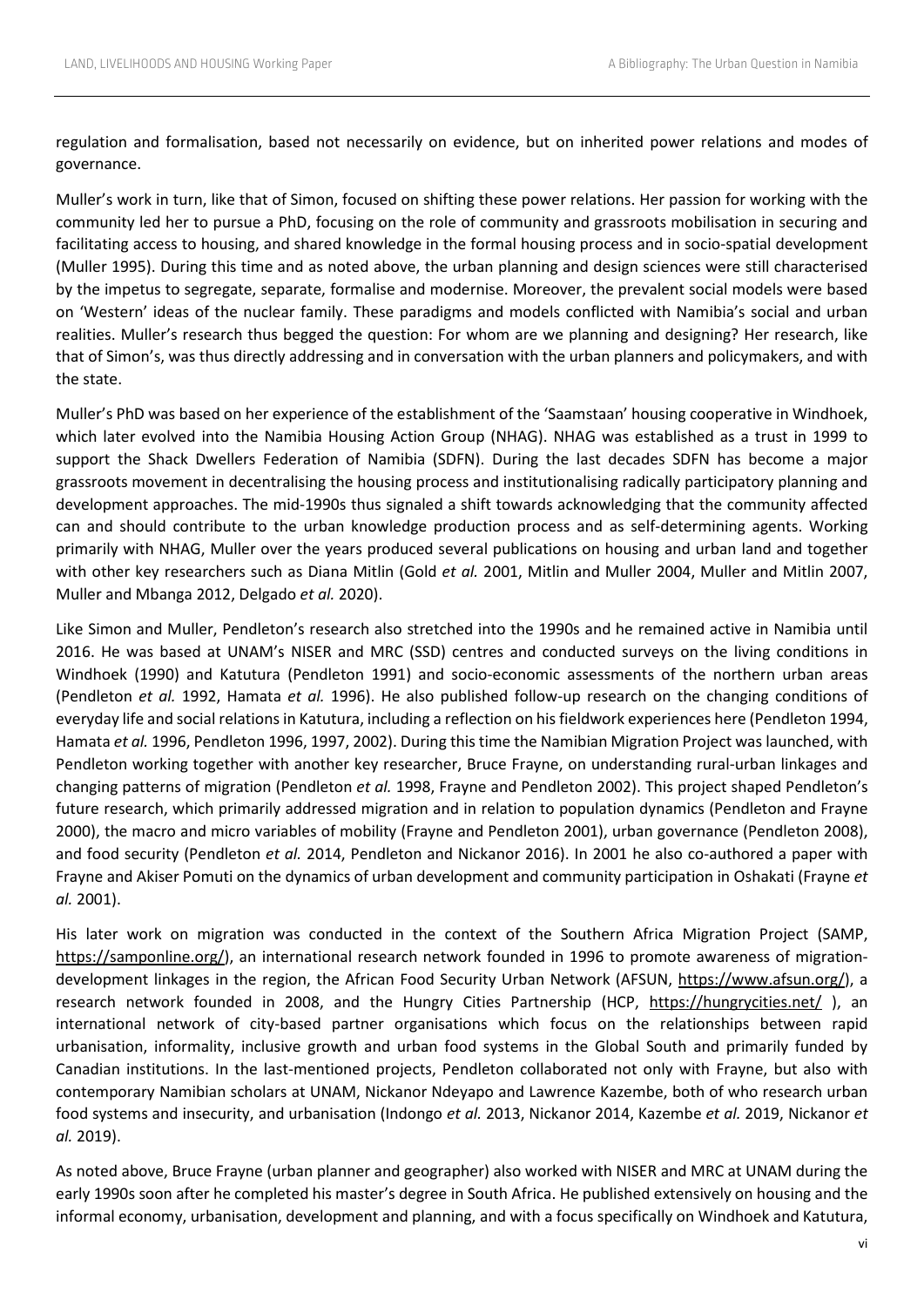and to some degree on the northern urban settlements (Frayne 1991, Fröhlich and Frayne 1991, Frayne 1992, Frayne *et al.* 1994, Frayne and University of Namibia. 1996, Frayne 1997, 1998, 2000). In 2001 he completed his PhD with Queens University in Canada, based on his research in Namibia. His PhD research shifted from an emphasis on urban systems of acquisition and production and agriculture to examining the linkages and food chains between rural and urban areas and their embeddedness in systems of migrancy. Moreover, he argued against understanding systems migrancy as a unilinear process between rural and urban areas. Later research further pursued this thematic area, specifically in relation to urban poverty and survival strategies and in affiliation with the International Development Research Centre (IDRC) in Canada, the Southern African Migration Project, and the Hungry Cities Partnership (Frayne 2001, 2004, 2005b, 2005a, 2007).

As noted above, during this time urban research branched out to Namibia's northern urban areas and secondary towns and had a strong focus on urban poverty and migration. Inge Tvedten, a Norwegian social anthropologist, and applied researcher was another key figure at the MRC's Social Sciences Division. Based at the Chr. Michelsen Institute (CMI) in Norway, he facilitated a research corporation between MRC, NEPRU and the CMI between 1998-2003. During the early 1990s he worked as an advisor on the Oshakati Human Settlement Improvement Project (Tvedten and Hangula 1993, Tvedten 1994, Tvedten and Pomuti 1994, Tostensen *et al.* 2001) – a project which involved local scholars such as Lazarus Hangula and Akiser Pomuti. His later work analysed urban policies and urbanisation (Tvedten and Mupotola 1995, Pomuti and Tvedten 1998) and like Frayne and Pendleton, examined the importance of social relations, networks, capital, and rural-urban relations and migration in navigating urban poverty and livelihoods (Tvedten and Nangula 1999, Tvedten 2004). He went on to complete his PhD with the University of Cape Town in these thematic areas and based on his field research in Oshakati's informal settlements (Tvedten 2008, 2011).

There were also some non-English works published on urban Namibia during this time, specifically in French and in German. Elisabeth Peyroux (social anthropologist and urban geographer) and Olivier Graefe (geographer), both completed their PhD research in Namibia during the late 1990s and authored several publications, including collaborating on some of them (Peyroux and Graefe 1995). Peyroux's PhD (Peyroux 2000) addressed housing policies and residential practices in Windhoek and in a context of post-apartheid socio-spatial transformations. Her publications included a geographic focus both on Windhoek and Oshakati and themes such as urban growth and housing, socio-spatial change and regulation, decentralisation, and securitisation (Peyroux 1999, 2000, Graefe and Peyroux 2001, Peyroux 2001, 2004, 2006, Bénit-Gbaffou *et al.* 2009, Morange *et al.* 2012).

Olivier Graefe's PhD (Graefe 1999), which was also completed in France, explored the socio-spatial production of urban territories in relation to local governments, power structures and land management in the urban centres of Oshakati, Ongwediva, Ondangwa and Rundu. His earlier publications similarly focused on the northern urban centres, especially Rundu (Graefe *et al.* 1994), informal settlements at Windhoek's periphery (1995), and later on decentralisation, state regulation, and land management in post-apartheid urban Namibia (Graefe *et al.* 1994, Graefe 1997, Diener and Graefe 1999, Dubresson and Graefe 1999, 2001, Graefe 2003).

In 2004, Fatima Müller-Friedman (geographer and architect) followed with a PhD on urban Namibia from the University of Cambridge, but with a focus on Opuwo, in north-western Namibia. Her reason for pursuing this research was rooted in her prior research and work experience. Before becoming a geographer, she worked as a professional architect in Germany, Namibia (1995-1996 Kerry McNamara Architects, Windhoek) and in the United States. She came to Namibia with the idea to practice socially impactful architecture and with an interest in the desegregation and decolonisation of urban space. During this time, her interest grew in finding Namibian ways of planning and visioning urban growth. This led her to complete her master's thesis on the urban morphology of Windhoek (2000).

For her PhD research she shifted to a more marginal urban space in the hope to engage with the ways in which the Opuwo residents perceive, value and co-construct the modern built environment. She found that the dominant urban growth desired was once again modernist, concluding that such claims need to be taken seriously as the basis of imagined urban futures and should be situated in a larger context of marginality, exclusion and post-apartheid possibilities (Müller-Friedman 2004, 2005, 2007). Later research similarly dealt with the politics of post-apartheid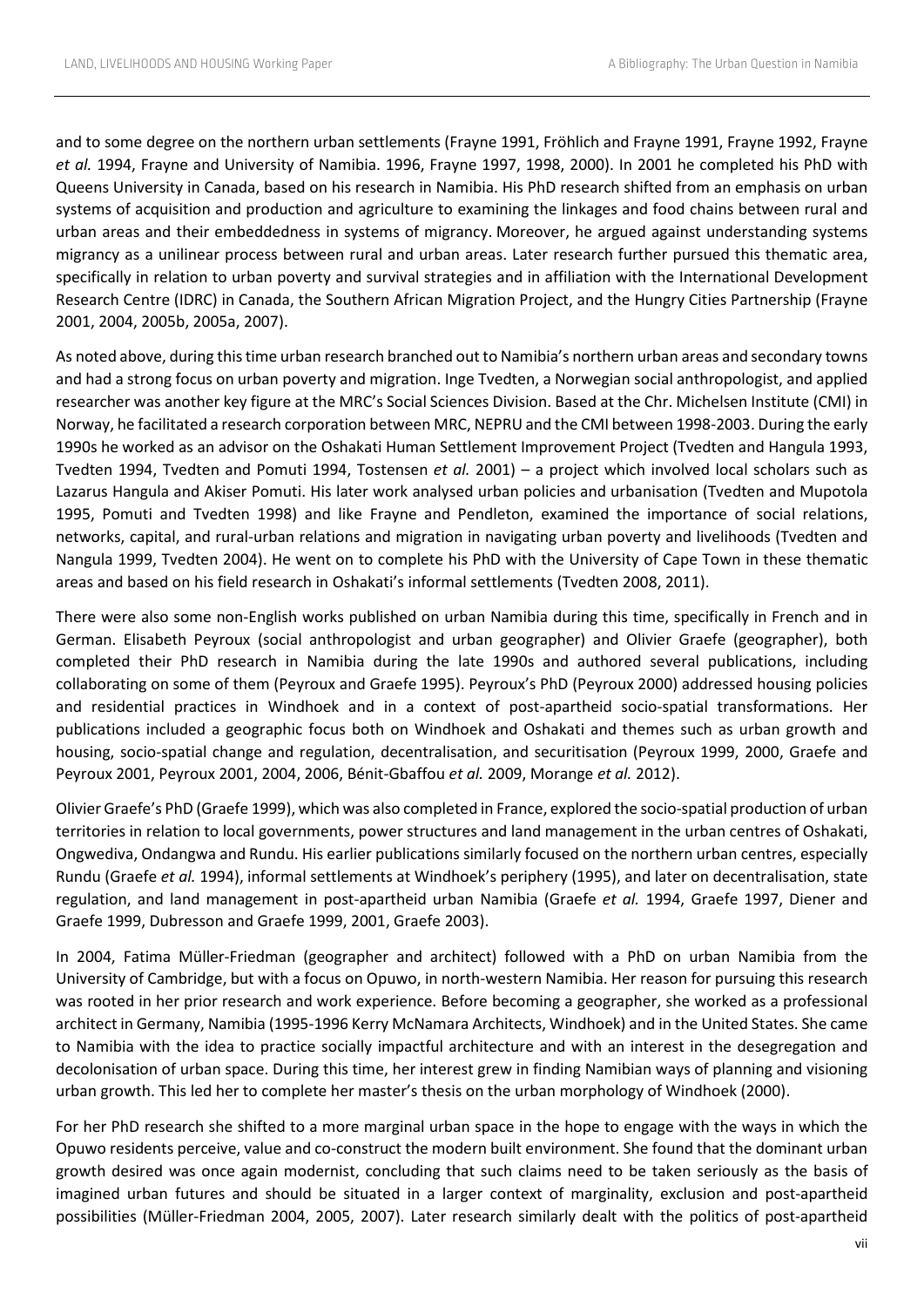socio-spatial transformations and the relational and dialectical dynamic between the real and imagined, and the practiced and planned urban space (Müller-Friedman 2006, Müller-Friedman 2008).

#### EMERGING TRENDS

Since the mid-2000s, several developments have strengthened the urban research and development agenda in and for Namibia. These developments are driven by a new generation of Namibian-based and/or Namibian urban scholars and practitioners, such as (but not limited to) Stephanie Roland, Phillip Lühl, Guillermo Delgado, Ellison Tjirera and Nashilongweshipwe Mushaandja; by grass-roots urban development and housing organisations such as the NHAG/SDFN and Development Workshop Namibia; by social movements such that of the Decolonising Space Group (DSG); and by a changing institutional landscape.

The Integrated Land Management Institute (ILMI) at NUST was established in 2006. Originally conceived as an extension of the Department of Land Management, it soon fostered a productive space for several applied research projects, including on urban Namibia. Since 2015, activities at ILMI are guided by the Land, Livelihoods and Housing programme, with a strong focus on coordinating and promoting a transdisciplinary research, outreach, and education programme and with a dedicated urban agenda. ILMI has also partnered with UNAM and with various international and regional universities and research projects. These include for instance the recently launched project PURE (Periurban Resilient Ecosystems Project), which studies Namibia's urban social ecologies, with a focus on dryland naturebased solutions for informal settlement upgrading – a largely under researched theme. Namibia's first undergraduate architecture and urban planning programme and Department of Architecture and Spatial Planning were also established at NUST in 2010 (see Lühl 2016).

These developments in turn have been and continue to be shaped by the shifting scope of the urban question in Namibia. As Anna Muller points out, where there were 5 shacks in Windhoek in the 1980s, now there are 60 000. For the people living in informal structures and settlements, state bureaucracy and formalised processes in housing and land-rights and in economies are a major challenge and barrier, and further serve to marginalise the urban poor and deepen existing inequalities, including inequalities in terms of who dictates the nature of urban growth and development. The question of participatory informal settlement upgrading, growth and planning (ILMI Staff 2017, Weber and Mendelsohn 2017, Delgado and Geingos 2019, Delgado *et al.* 2020), informality, urban land (Becker 2016, Lühl and Delgado 2018, Larsen and Augustus 2020, Metsola 2021), and socio-spatial and urban knowledge coproduction between residents, planners, government, academics, and other practitioners have thus emerged as crucial thematic areas for urban research during the last decade (Muller and Mbanga 2012, Harris 2016, Chitekwe-Biti 2018, Delgado *et al.* 2020).

These trends in urban research must also be situated in relation to the growing praxis of socio-spatial decolonialisation and what Guillermo Delgado, borrowing from Mushaandja, has referred to as the primarily youth-driven struggle fuelled by dissatisfaction with a condition of "delayed decoloniality". This movement and praxis has grown from realisations that the apartheid planning ideologies are resilient and still informing contemporary visions, including the dominant discourse of formal vs informal (Lühl 2020), and that lived urban spaces are deeply imbued with the colonial and apartheid pasts and are differentially known, felt, and embodied across situated social and economic intersections (Tjirera 2019, Roland 2021). Thus, grassroots social movements and various activists, artists, and scholars have been grappling with decolonising Namibia's urban spaces and trajectories of development – both from a socio-spatial, political, epistemological, praxis-orientated, and performance-based perspectives (see for instance, Lühl 2016, Mushaandja 2020, Delgado 2021, Figueira 2021, Mushaandja 2021a, 2021b). This is being done in ways that deconstruct Eurocentric disciplinary silos and boundaries and asymmetrical power relations within the urban planning and development arena, also drawing on feminist, decolonial and queer scholarship.

Moreover, these debates are motivated by a shared commitment to social and spatial justice and scholarship rooted in praxis. For example, Delgado detailed how when he first began conducting research in Namibia after his arrival in 2010, he encountered a sense of exhaustion regarding "more research" about living conditions. The urgency and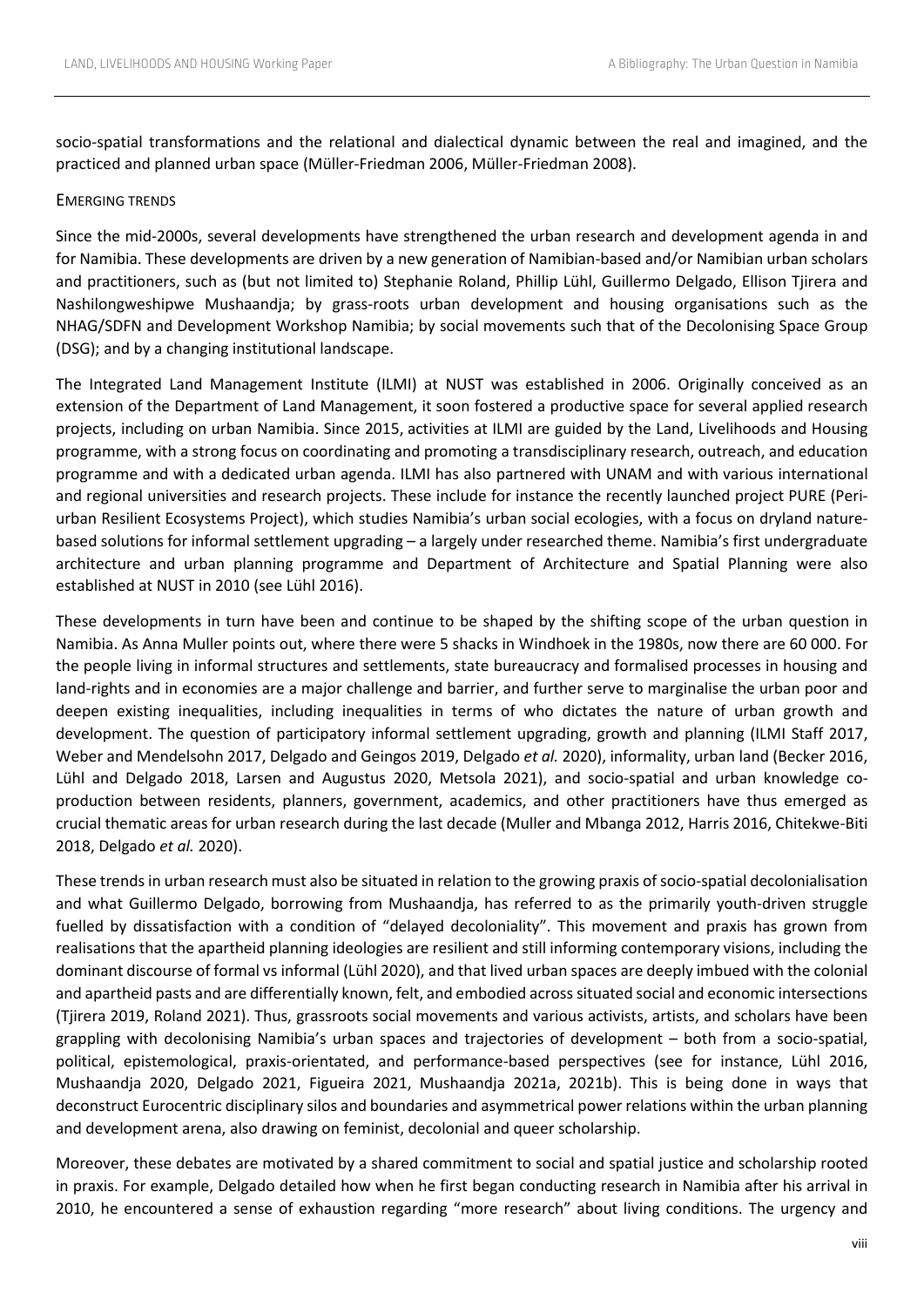immediacy of peoples' lived realities thus call for radically different research methodologies, including the fostering of alliances. Apart from various applied research projects primarily by Namibian-based scholars, practitioners, and students, ILMI has co-facilitated the establishment of key public platforms towards democratising urban knowledge production and development. The 'National Alliance for Informal Settlement Upgrading' was established as "a partnership to scale up security of tenure and housing opportunities through co-production between organised communities, local and regional authorities, central government, and universities; with the aim of taking efforts nation-wide" [\(http://ilmi.nust.na/national-alliance\)](http://ilmi.nust.na/national-alliance). While the 'Urban Forum' is an initiative started in 2015 and which eventually grew into a permanent platform for fostering dialogue and multistakeholder engagement on issues of urbanisation and for creating an archive of the process [\(http://urbanforum.nust.na\)](http://urbanforum.nust.na/). The 2018 Namibian Land Conference also signalled a major turning point, with urban and urban development incorporated into the national agenda and conversation. 2021 furthermore saw the inauguration of the Namibian Journal of Social Justice [\(https://namsocialjustice.org/\)](https://namsocialjustice.org/), with the first edition critically examining the Namibian Housing Crisis.

Despite these positive trends and developments, research on urban Namibia is still majorly underfunded and nascent – with local academic research limited to master's thesis research projects and a small number of local and international scholars. During the workshop research gaps were pointed out. Windhoek has emerged as the main geographic focus in Namibian urban studies, followed by that of the northern urban centres, such as Oshakati/Ondangwa and Rundu, and the harbour town of Walvis Bay. A wider and more diverse geographic, geopolitical, and political economic perspective is lacking. Theorising the urban question in relation to the planetary processes of urbanisation which are re-figuring Namibia is pertinent, especially given the ongoing parcelling up of the lands and the ocean by the state for mining exploration licences and transnational extractive industries, and their colonial and imperial historical trajectories. Other noted gaps include research on urban lifeworlds and citizenry, public and popular culture, sociality, social belonging and identities, mobility, the night and street life, and the politics of imagination, performance, and possibility (the multiple elsewheres from which we draw in fashioning urbanity). In addition, and as mentioned in the introduction, there is a need to better understand the structural and socio-economic inequalities and exclusions generated and reified by urban growth, including access to and ownership of peri-urban and urban land, housing, services, and livelihoods. Urban and peri-urban ecologies and agriculture is also still vastly under researched.

Moreover, research on Namibia's colonial and apartheid urban histories, especially beyond Windhoek and Katutura, remains limited. Werner Hillebrecht, a Namibian archivist who also participated in the workshop, observed that there are several gaps and opportunities, including looking at the connections between urban and rural apartheid. For example, a decade-long exchange of correspondence between the SWA Administration and Windhoek Municipality on the Aukeigas Reserve are held at the National Archives. The Municipality wanted to remove the reserve because of the close connections between the residents of the Old Location and Aukeigas, which they deemed detrimental. In the mid-1950s, the residents of Aukeigas were indeed resettled into areas that later became "Damaraland" homeland in west Namibia. Unexamined old records of the City of Windhoek planning division, and the commission hearings which followed the Old Location massacre in December 1959, also point to several untold urban social, political, and public histories (Hillebrecht 2021, personal communication).

Nevertheless, as Nashilongweshipwe Mushaandja reminds us, archives are also lived and embodied, and embedded in places, performance, and practice. Hence, urban pasts and knowledge are also to be found and are constantly created in the everyday, in the arts, in solidarity and protest movements, and lived and shared experiences.

### **4. Reference list**

- Becker, H., 2016. Namibia's moment: youth and urban land activism. *Review of African Political Economy* [online]. Available at: http://repository.uwc.ac.za/xmlui/handle/10566/3185
- Bénit-Gbaffou, C., Fabiyi, S., and Peyroux, É., 2009. *Sécurisation des quartiers et gouvernance locale: Enjeux et défis pour les villes africaines (Afrique du Sud, Kenya, Mozambique, Namibie, Nigeria)*. Paris, France: KARTHALA Editions; IFAS.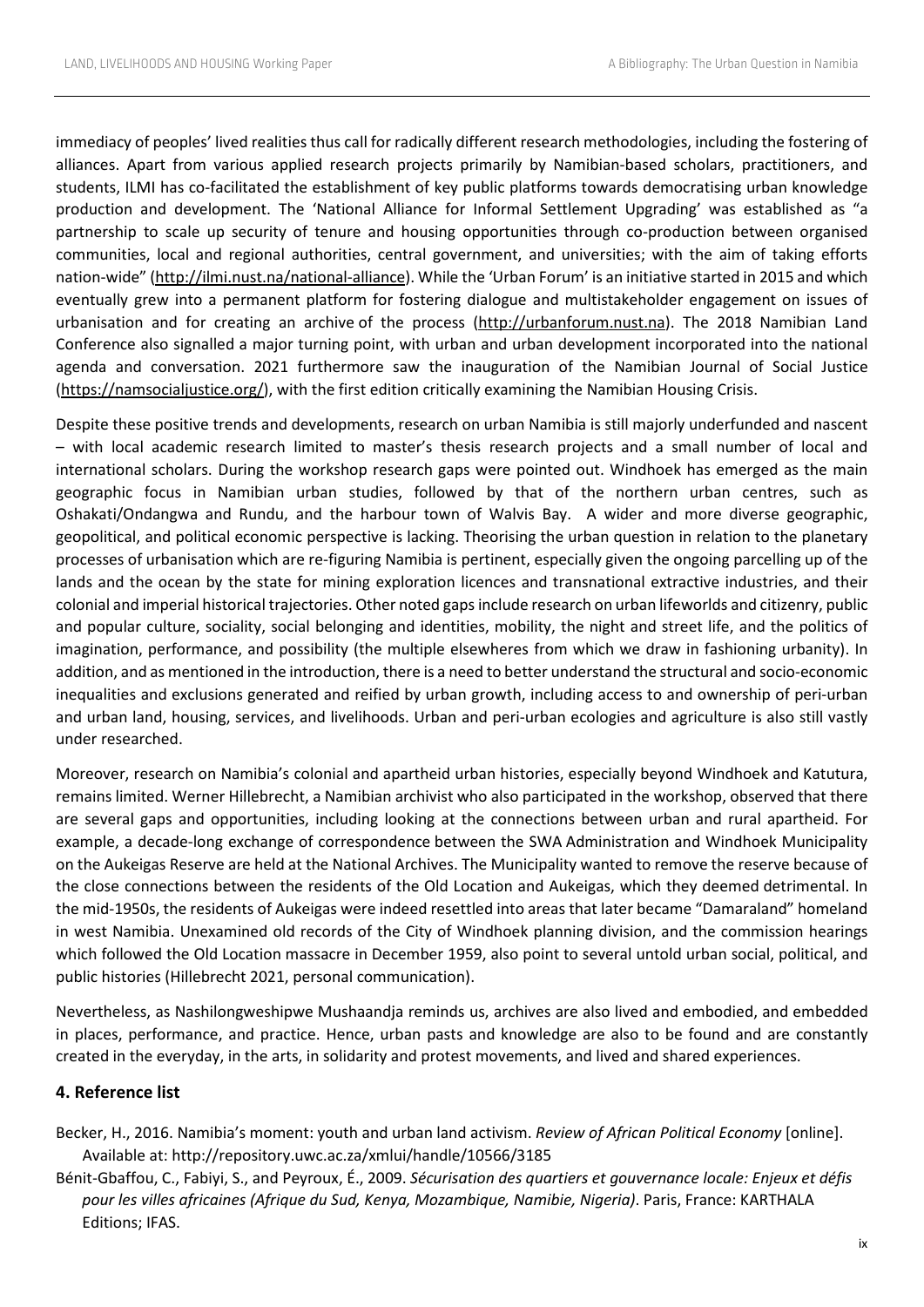Chitekwe-Biti, B., 2018. Co-producing Windhoek: the contribution of the Shack Dwellers Federation of Namibia. *Environment and Urbanization* [online], 30 (2), 387–406.

Available at: https://journals.sagepub.com/doi/pdf/10.1177/0956247818785784.

- Dale, R. and Pendleton, W.C., 1976. Katutura: A Place Where We Do Not Stay. *The International Journal of African Historical Studies*, 9 (3), 531.
- Delgado, G.*,* Muller, A.M., Mabakeng, R. and Namupala, M., 2020. Co-producing land for housing through informal settlement upgrading: lessons from a Namibian municipality. *Environment and Urbanization* [online], 32 (1), 175–194. Available at: https://doi.org/10.1177/0956247820903981.
- Delgado, G., 2021. The Horizon for a Fuller Urban Life in Namibia is Visible: Expanding the Notion of the Urban Housing Crisis and Changing Urban Politics. *Namibian Journal of Social Justice* [online], 1 (Namibia's Housing Crisis in Perspective), 44–70.

Available from: https://namsocialjustice.org/articles/file/60fea94a9b02a31d2b3113eb.

Delgado, G. and Geingos, M., 2019. *Seven Ideas for Informal Settlement Upgrading in Namibia: Practical and implementable insights based on the SDI-UPFI High Level Roundtable.* ILMI Document Note 2/2019 [online]. Windhoek, Namibia University of Science and Technology, Integrated Land Management Institute. Available from: https://urbanforum.nust.na/sites/default/files/events/ILMI-ONE-Economy-Seven-ideas-forinformal-settlement-upgrading-WEB.pdf.

Diener, I. and Graefe, O., 1999. *La Namibie contemporaine: les premiers jalons d'une société post-apartheid* [online], KARTHALA/UNESCO.

- Dubresson, A. and Graefe, O., 1999. Décentralisation et dynamismes urbains en Namibie. Vers des inégalités économiques croissantes? [Decentralisation and urban dynamics in Namibia. Towards growing economic inequalities?] *In:* P. Gervais-Lambony, S. Jaglin, and A. Mabin, eds. *La question urbaine en Afrique australe: Perspectives de recherche*. Johannesbourg, Paris: IFAS; Karthala, 101–123.
- Dubresson, A. and Graefe, O., 2001. The state, accumulation and regulation: for a political economy of Namibia. *In:* I. Diener and O. Graefe, eds. *Contemporary Namibia: The First Landmarks of a Post-Apartheid Society*. Windhoek: Gamsberg Macmillan (Available from: https://www.namibiadigitalrepository.com/items/show/146), 53–74.

Figueira, G.P., 2021. 'That horse will never rise again': an exploration of narratives around the iterations of the Reiterdenkmal statue in Namibia. *International Journal of Heritage Studies* [online], 27 (9), 920–936. Available from: https://doi.org/10.1080/13527258.2021.1883712.

Frayne, B., 1991. *A discussion of housing issues in post-independence Windhoek* NISER Discussion Paper No. 10. Windhoek: University of Namibia, Namibia Institute for Social and Economic Research.

Frayne, B., 1992. *Urbanisation in Post-Independence Windhoek: With Special Emphasis on Katutura*. Research Report No. 6. Windhoek: University of Namibia, Namibia Institute for Social and Economic Research (NISER).

- Frayne, B., Du Plessis, A., Simon, D., Hopson, R., Scharbler, M. and Tapscott, C., 1994. *Regional Development Strategy for Oshana, Omusati, Ohangwena and Oshikoto (northern Namibia)*. SDD Research Report No. 13. Windhoek: University of Namibia, Urban Research & Development Programme, Multidisciplinary Research Centre (MRC), Social Sciences Division (SSD).
- Frayne, B., 1997. *Considerations of planning theory and practice in Namibia* SDD Discussion Paper No.18. Windhoek: University of Namibia, Social Sciences Division (SSD).
- Frayne, B., 1998. *The potential role of urbanization in achieving global sustainability: Establishing an urbanization transition model*. SSD discussion paper, no. 17. Windhoek: University of Namibia, Urban Research & Development Programme, Multidisciplinary Research Centre (MRC), Social Sciences Division (SSD).
- Frayne, B., 2000. Political Ideology, Social Change, and Planning Practice in Namibia. *Journal of Planning Education and Research* [online], 20 (1), 52–65. Available at: https://doi.org/10.1177/073945600128992591.

Frayne, B., 2001. *Survival of the poorest: Food security and migration in Namibia*. PhD Thesis. Queen's University.

Frayne, B., 2004. Migration and urban survival strategies in Windhoek, Namibia [online], 35 (4), 489–505. Available at: https://www.sciencedirect.com/science/article/pii/s0016718504000041?casa\_token=ng797lnc1vua aaaa:asecggoiddf3wyi8\_z\_jy1wspvz3fziw5j5zqictqkjgv9vdur0cssxy4q8h91pfmgf5jeqkkg.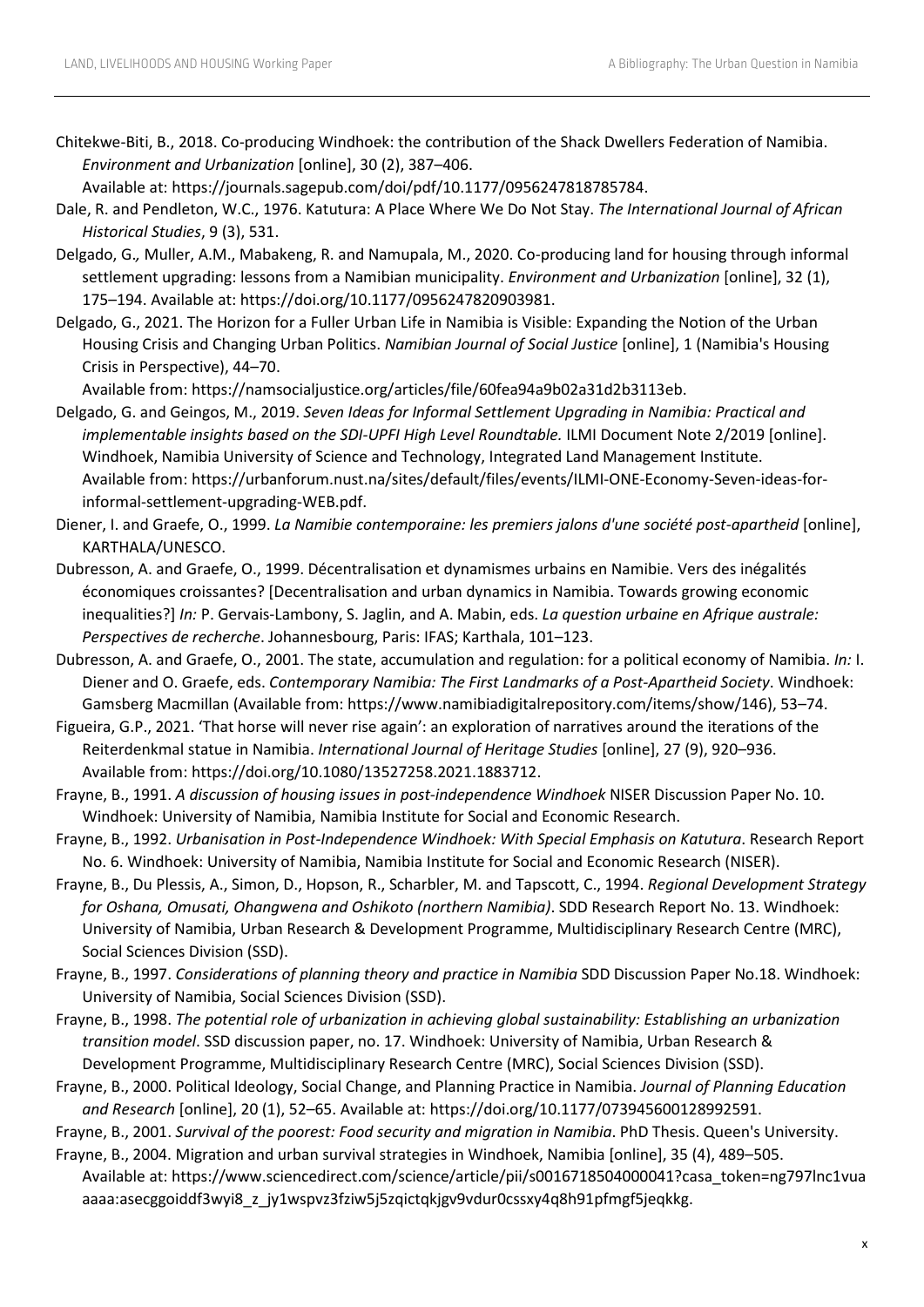Frayne, B., 2005a. Rural productivity and urban survival in Namibia: eating away from home. *Journal of contemporary African studies* [online], 23 (1), 51–76.

Available at: https://www.tandfonline.com/doi/abs/10.1080/0258900042000329457.

- Frayne, B., 2005b. Survival of the Poorest: Migration and Food Security in Namibia. *In:* L.J.A. Mougeot, ed. *Agropolis: The Social, Political and Environmental Dimensions of Urban Agriculture*. London: Ashgate Publishing Limited, 49– 68.
- Frayne, B., 2007. Migration and the changing social economy of Windhoek, Namibia. *Development Southern Africa*  [online], 24 (1), 91–108. Available at: https://www.tandfonline.com/doi/full/10.1080/03768350601165918.
- Frayne, B. and Pendleton, W.C., 2001. Migration in Namibia: Combining Macro and Micro Approaches to Research Design and Analysis. *International Migration Review* [online], 35 (4), 1054–1085. Available at: https://www.jstor.org/stable/3092002.
- Frayne, B. and Pendleton, W.C., 2002. *Mobile Namibia: Migration Trends and Attitudes* [online], Southern African Migration Programme. Available at: https://www.namibiadigitalrepository.com/items/show/155.
- Frayne, B., Pendleton, W.C., and Pomuti, A., 2001. Urban development and community participation in Oshakati, Northern Namibia. *In:* A. Tostensen, I. Tvedten, and M. Vaa, eds. *Associational Life in African Cities*: Nordic Africa Institute., 282–303. Available at:

http://citeseerx.ist.psu.edu/viewdoc/download?doi=10.1.1.462.975&rep=rep1&type=pdf#page=282).

- Frayne, B. and University of Namibia., 1996. *Planning for shelter, transportation, and the economy: The case of Windhoek, Namibia*. SSD discussion paper, no. 19. Urban Research and Development Programme. Windhoek: University of Namibia, Urban Research & Development Programme, Multidisciplinary Research Centre (MRC), Social Sciences Division (SSD).
- Friedman, F., 2000. *Deconstructing Windhoek: The urban morphology of a post-apartheid city*. Master Thesis [online], University College London.

Available at: https://www.ucl.ac.uk/bartlett/development/sites/bartlett/files/migrated-files/wp111\_0.pdf. Fröhlich, C. and Frayne, B., 1991. *Hawking: an "informal" sector activity in Katutura, Windhoek*. NISER Discussion

- Paper, No.7. Windhoek: University of Namibia, Namibia Institute for Social and Economic Research (NISER). Gold, J., Muller, A.M., and Mitlin, D., 2001. *The principles of Local Agenda 21 in Windhoek: Collective action and the*
- *urban poor*. Working paper [online]. London, Human Settlements Programme. Available at: https://pubs.iied.org/sites/default/files/pdfs/migrate/9129IIED.pdf.
- Gordon, R., 1977. *Mines, masters and migrants: life in a Namibian mine compound*. Johannesburg, South Africa: Ravan Press.
- Graefe, O., 1997. Apartheid, municipalisation et régulation en Namibie. *In:* M. Bertrand and A. Dubresson, eds. *Petites et moyennes villes d'Afrique noire*. Paris: Karthala, 205–218.
- Graefe, O., 1999. *Territoires urbains, pouvoirs locaux et gestion foncière en Namibie (Oshakati, Ongwediva, Oudangwa et Rundu): des collectivités urbaines en gestation.* [Urban territories, local powers and land management in Namibia (Oshakati, Ongwediva Ondangwa and Rundu): local governments in the making]. PhD Thesis [online], Université Paris Nanterre. Available at: www.theses.fr.
- Graefe, O., 2003. Städtische Territorien und Landmanagement im postkolonialen Namibia. [Urban territories and land management in postcolonial Namibia]. *Petermanns Geographische Mitteilungen* [online] (147). Available at: ttps://d1wqtxts1xzle7.cloudfront.net/35228079/Graefe\_2003.pdf?1413943471=&responsecontent-

disposition=inline%3B+filename%3DStadtische\_Territorien\_und\_Landmanagemen.pdf&Expires=1638192716&Si gnature=CPyHahtNepLj5jKotsaUgt8Q1ICsvj~nAQFDYtjDjVie8vejygbL-SiZ9aebxapxcQdk3foRmYvY6J247a6nCwR7LeKUF1gKVM72niDPV~1DcLhDWcElWMLmy0AfhKGBczADvKeXs~6Dg0dqX3hpJzk-

eJNlIiaDwnDHDtIshHq46KD~Yhf9v0usyxWP-VIfROyW~AHG84dvxOnuxyP3~4c44gJ-

jk9hOzW9DUxtSN6xPDKB8Z6c6PmIOe6N1XI32~CPY9DaI-

2DnK9gbMsQZd8drtDjQoS4XhMtOyK~l76nz0o6h6sIjN0eoYLaIJfUeK6LbQN0Ii0FzGwuX-FTg\_\_&Key-Pair-Id=APKAJLOHF5GGSLRBV4ZA.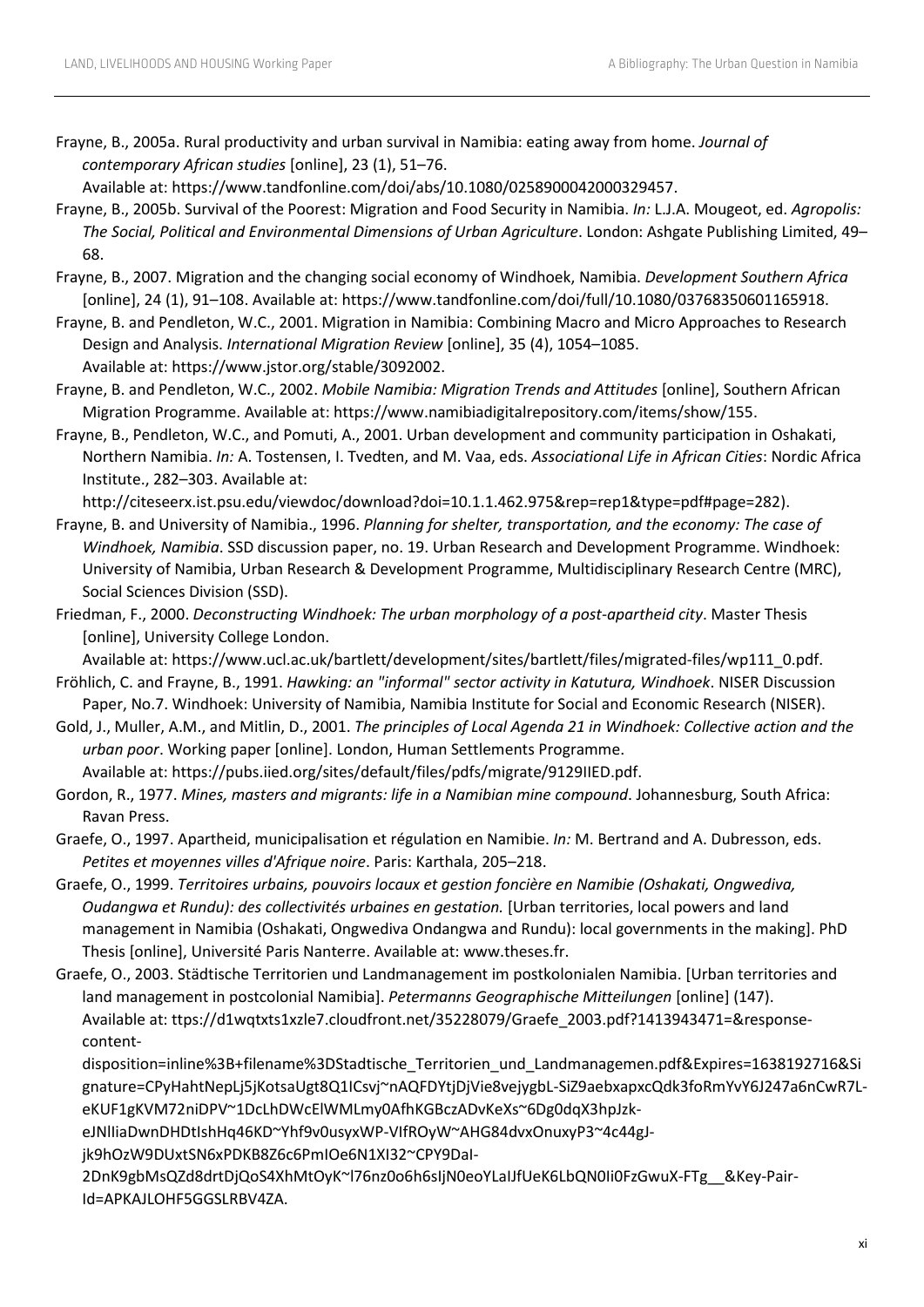- Graefe, O., Oherien, D., and Renaud, P., 1994. *Informal Settlement and Institutional Survey in Rundu Town*. Windhoek: Department of Geography, University of Namibia.
- Graefe, O. and Peyroux, E., 2001. Decentralisation put to the test: the case of Oshakati economic capital of the former Ovamboland. *In:* I. Diener and O. Graefe, eds. *Contemporary Namibia: The First Landmarks of a Post-Apartheid Society*. Windhoek: Gamsberg Macmillan. Available at:

https://www.namibiadigitalrepository.com/items/show/146), 273–287.

- Hamata, S., Hangula, L., and Pendleton, W.C., 1996. *A socio-economic assessment of the enclosure of communal land within the townland boundaries of Oshakati and Ongwediva, and the relocation of Ndama Settlement in Rundu*. SSD discussion paper, no. 15. [online]. Windhoek, University of Namibia, Urban Research & Development Programme, Multidisciplinary Research Centre (MRC), Social Sciences Division (SSD). Available at: http://theeis.com/elibrary/sites/default/files/downloads/literature/Socio\_economic%20assessment\_Oshakai\_Ongwediva. pdf.
- Harris, B., 2016. *Participatory land delivery processes in Gobabis: the case of Freedom Square.* Document No. 2/2016 [online]. Windhoek, Namibia University of Science and Technology, Integrated Land Management Institute (ILMI). Available at: https://ir.nust.na/bitstream/10628/577/1/ILMI-Doc-2-2016-HARRIS-Freedom-square-Gobabis.pdf.
- ILMI Staff, 2017. *The role of universities in participatory informal settlement upgrading: experiences from Kenya, Namibia, Uganda, and Zambia*. Land, Livelihoods and Housing Programme 2015-18, Document No. 1/2017. Windhoek: Namibia University of Science and Technology, Integrated Land Management Institute (ILMI).
- Indongo, N., Angombe, S., and Nickanor, N., 2013. *Urbanisation in Namibia: Views from semi-formal and informal settlements*. Windhoek: University of Namibia.
- Kazembe, L.N., Nickanor, N., and Crush, J., 2019. Informalized containment: food markets and the governance of the informal food sector in Windhoek, Namibia. *Environment and Urbanization* [online], 31 (2), 461–480. Available at: https://doi.org/10.1177/0956247819867091.
- Larsen, R. and Augustus, G., 2020. Urban land and life in Namibia's informal settlements. *In:* W. Odendaal and W. Werner, eds. *"Neither here nor there": Indigeneity, marginalisation and land rights in post-independence Namibia*. Windhoek: Legal Assistance Centre. 69-94. Available at:

http://www.lac.org.na/projects/lead/Pdf/neither-intro.pdf.

Lühl, P., 2016. *Positioning Namibia's first school of architecture theoretically within its post-colonial context*. In Symposium 2016 architectural education @ different scales. Johannesburg, South Africa.

Lühl, P., 2020. *Decolonising the informal: discourse, everyday life, and the politics of urbanisation in Windhoek, Namibia*. PhD Thesis [online], University of Westminster.

Available at: https://westminsterresearch.westminster.ac.uk/item/v1vvv/decolonising-the-informal-discourseeveryday-life-and-the-politics-of-urbanisation-in-windhoek-namibia.

- Lühl, P. and Delgado, G., 2018. *Urban Land Reform in Namibia: Getting Ready for Namibia's Urban Future.* In Second National Land Conference, Namibia [online]. Windhoek, Namibia University of Science and Technology, Integrated Land Management Institute (ILMI). Available at: https://ir.nust.na/bitstream/10628/621/1/LUHL-DELGADO-Urban-land-reform-in-Namibia-PP-1-2018-WEB.pdf.
- Melber, H., ed., 1988. *Katutura - Alltag im Ghetto: Diaries, reports and voices from a Namibian township*. Bonn: Informationsstelle Südliches Afrika.
- Metsola, L., 2021. Claiming land and housing imagining a just society: Precarity and urban citizenship in Windhoek. *Namibian Journal of Social Justice* [online], 1 (Namibia's Housing Crisis in Perspective), 97–118. Available at: https://namsocialjustice.org/articles/file/60fea5a59b02a31d2b3113e7.
- Mills, G.T., 1984. *An inquiry into the structure and function of space in indigenous settlement in Ovamboland*. Master Thesis [online], University of Cape Town. Available at: https://open.uct.ac.za/handle/11427/32029.
- Mitlin, D. and Muller, A.M., 2004. Windhoek, Namibia: Towards progressive urban land policies in southern Africa. *International Development Planning Review* [online], 26 (2), 167–186. Available at: https://doi.org/10.3828/idpr.26.2.3.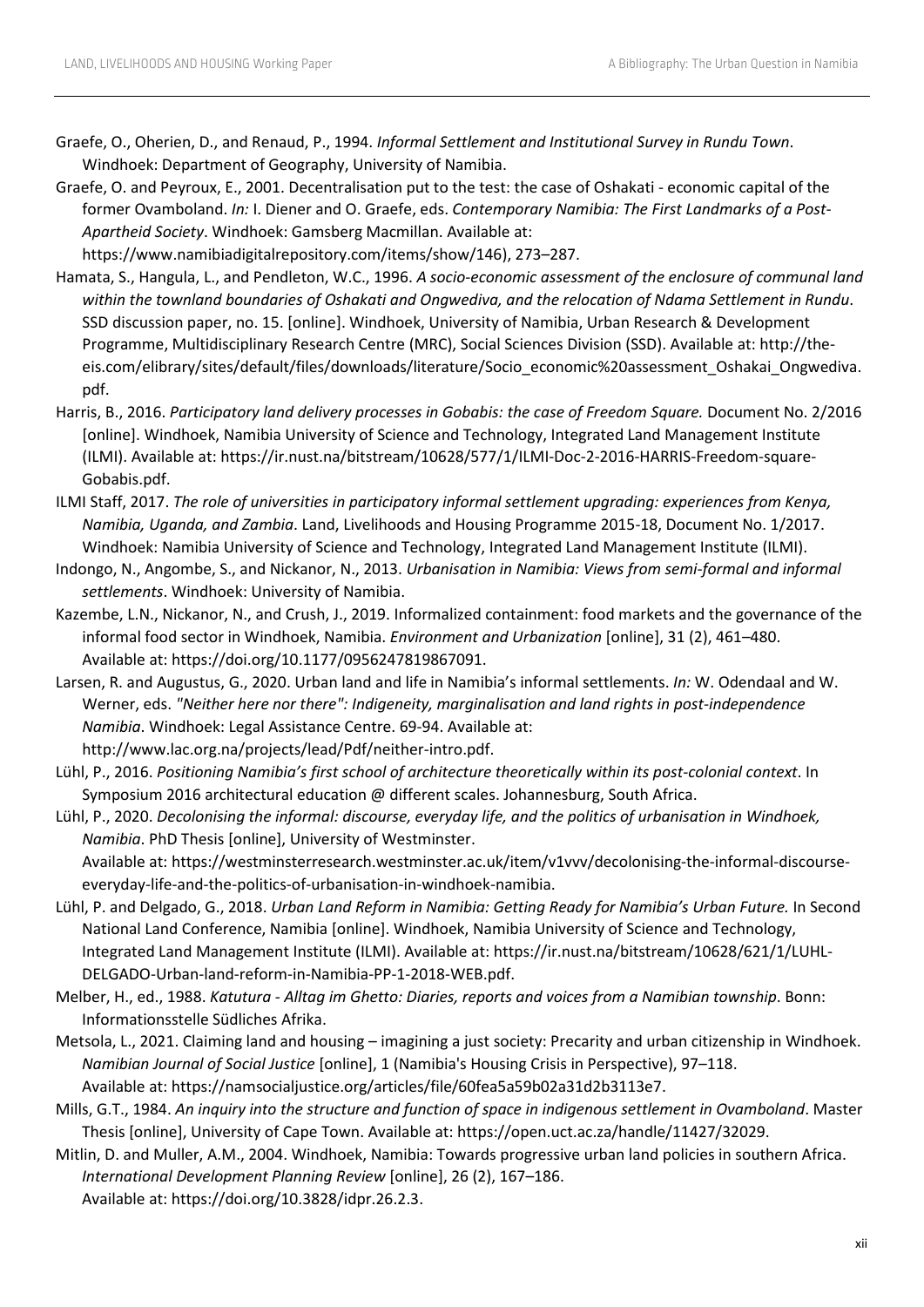Moorsom, R., 1977. Underdevelopment, contract labour and worker consciousness in Namibia, 1915–72. *Journal of Southern African Studies* [online], 4 (1), 52–87.

Available at: https://www.tandfonline.com/doi/pdf/10.1080/03057077708707979.

- Morange, M., Folio, F., Peyroux, E. and Vivet, J., 2012. The Spread of a Transnational Model: 'Gated Communities' in Three Southern African Cities (Cape Town, Maputo and Windhoek). *International Journal of Urban and Regional Research* [online], 36 (5), 890–914. Available at: https://onlinelibrary.wiley.com/doi/abs/10.1111/j.1468- 2427.2012.01135.x.
- Muller, A.M., 1985. Housing in Namibia: Two Family Case Studies in Katutura. *African Urban Studies* [online] (21), 75–80. Available at: https://www.africabib.org/rec.php?RID=056891784.
- Muller, A.M., 1988. *Housing as part of the process of change in Namibia*. M.Phil Thesis [online], University of New Castle upon Thyne. Available at: http://digital.unam.na/handle/11070.1/2692?show=full.
- Muller, A.M., 1995. *Shared knowledge and the formal housing process in Namibia*. PhD Thesis [online], University of Newcastle. Available at: http://theses.ncl.ac.uk/jspui/handle/10443/3151.
- Muller, A.M. and Mbanga, E., 2012. Participatory enumerations at the national level in Namibia: the Community Land Information Programme (CLIP). *Environment and Urbanization* [online], 24 (1), 67–75. Available at: https://journals.sagepub.com/doi/pdf/10.1177/0956247811435891.
- Muller, A.M. and Mitlin, D., 2007. Securing inclusion: strategies for community empowerment and state redistribution. *Environment and Urbanization* [online], 19 (2), 425–439.

Available at: https://journals.sagepub.com/doi/pdf/10.1177/0956247807082822.

- Müller-Friedman, F., 2004. *Modernism on the margins: Making space on Namibia's urban frontier*. PhD Thesis. University of Cambridge, Newnham College.
- Müller-Friedman, F., 2005. 'Just Build It Modern': Post-Apartheid Spaces on Namibia's Urban Frontier. *In:* S.J. Salm and T. Falola, eds. *African Urban Spaces in Historical Perspective*: Boydell & Brewer., 48–70.
- Müller-Friedman, F., 2006. Beyond the Post-Apartheid City: De/Segregation and Suburbanization in Windhoek, Namibia. *African Geographical review* [online], 25 (1), 33–61.
- Available at: https://www.tandfonline.com/doi/abs/10.1080/19376812.2006.9756192.
- Müller-Friedman, F., 2007. Of Boers and Plaasjapies : 'Resistance', know-how and the urban imagination in North West Namibia. *South African Geographical Journal*, 89 (2), 151–160.
- Müller-Friedman, F., 2008. Toward a (post)apartheid architecture? A view from Namibia. *Planning Perspectives*  [online], 23 (1), 29–48. Available at: https://www.tandfonline.com/doi/full/10.1080/02665430701738008.
- Mushaandja, N., 2020. Ons Dala die Ding by Odalate Naiteke. The curative, performance and publicness in Katutura. *Journal of Namibian Studies: History Politics Culture)* [online], 28, 65–89. Available at: https://namibianstudies.com/index.php/jns/article/view/8759.
- Mushaandja, N., 2021a. Critical Visualities & Spatialities: Protest, Performance, Publicness and Praxis. *Namibian Journal of Social Justice* [online], 1 (Namibia's Housing Crisis in Perspective), 193–205. Available at: https://namsocialjustice.org/articles/file/60feacaf9b02a31d2b3113f1.
- Mushaandja, N., 2021b. Embodiments of love on the margins of Windhoek's cinematic landscape. *Social Dynamics*, 47 (1), 100–117.
- Nickanor, N.M., 2014. *Food deserts and household food insecurity in the informal settlements of Windhoek, Namibia*. PhD Thesis [online], University of Cape Town. Available at: https://open.uct.ac.za/handle/11427/9297.
- Nickanor, N.M., Kazembe, L., and Crush, J., 2019. *Food security in Africa's secondary cities: The Oshakati-Ongwediva-Ondangwa Corridor, Namibia*. Urban food security series, No. 28. Cape Town: African Food Security Urban Network (AFSUN).
- Pendleton, W.C., 1970/1971. *A Study of Ethnicity and Conjugal Unions among Africans in Windhoek, South West Africa.* PhD Thesis. University of California at Berkeley.
- Pendleton, W.C., 1974. *Katutura: A Place where We Do Not Stay: The Social Structure and Social Relationships of People in an African Township in South West Africa*. San Diego: San Diego State University Press.
- Pendleton, W.C., 1975. Social categorization and language usage in Windhoek, South West Africa. *In:* C. Kileff and W.C. Pendleton, eds. *Urban Man in Southern Africa*. Gwelo: Mambo Press, 63–80.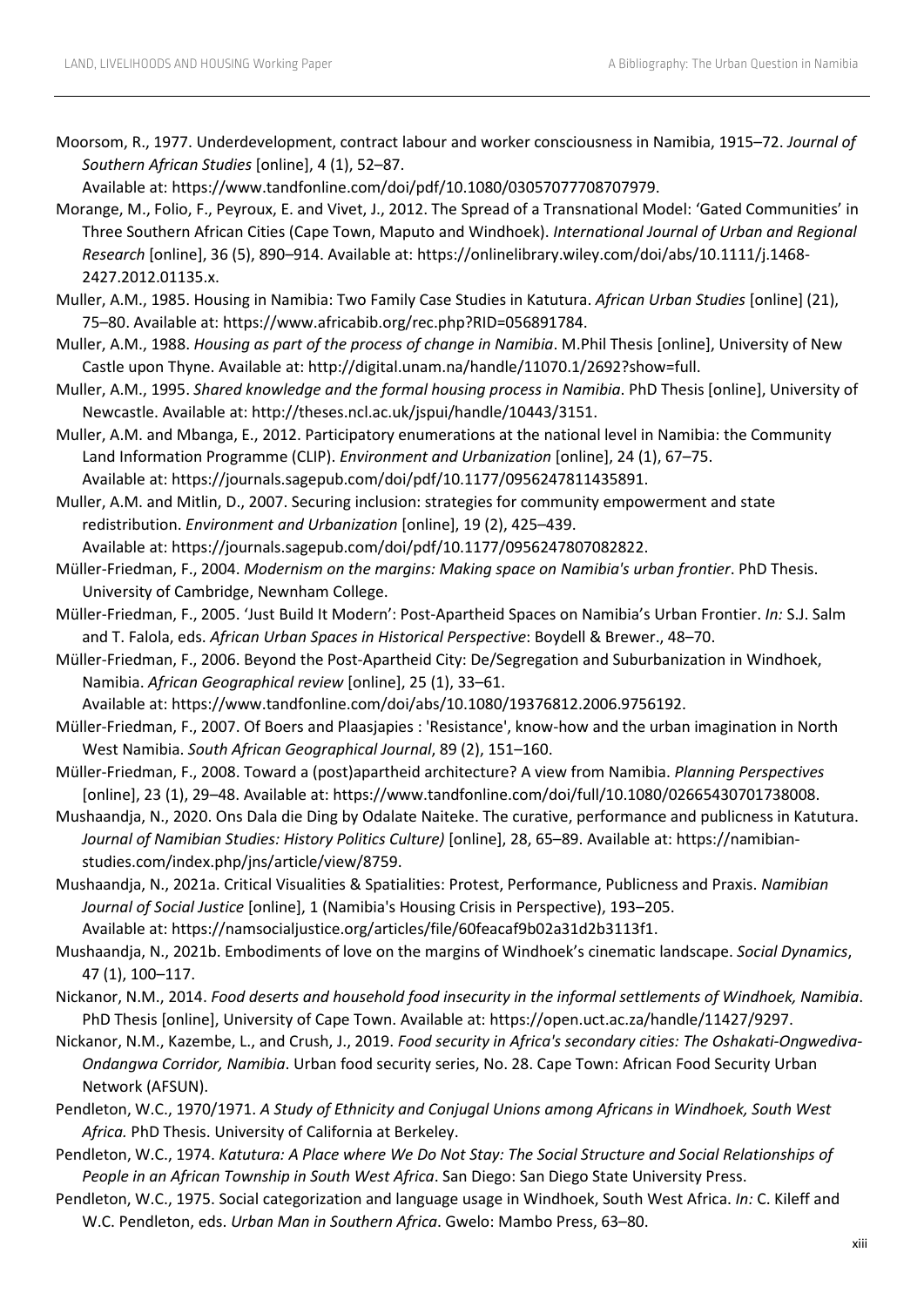- Pendleton, W.C., 1978. Urban Ethnicity in Windhoek. *In:* B.M. Du Toit, ed. *Ethnicity in Modern Africa*. New York, USA: Ashgate Publishing Limited.
- Pendleton, W.C., 1979. Urbanization and development in Namibia (South West Africa). *In:* R.A. Obudho and S. El-Shaks, eds. *Development of urban systems in Africa*. The University of Michigan: Praeger, 293–302.
- Pendleton, W.C., 1990. *Health and Daily Living Survey of Windhoek, Namibia, 1988-1989*. Windhoek, Namibia: University of Namibia, Namibia Institute for Social and Economic Research (NISER).
- Pendleton, W.C., 1991. *The 1991 Katatura Survey Report*. Windhoek, Namibia: University of Namibia, Namibia Institute for Social and Economic Research (NISER).
- Pendleton, W.C., LeBeau, D., and Tapscott, C., 1992. *A socio-economic assessment of the Oshakati/Ondangwa nexus*. Research report, 10. Windhoek: University of Namibia, Namibia Institute for Social and Economic Research (NISER).
- Pendleton, W.C., 1994. *Katutura: A place where we stay: life in a post-apartheid township in Namibia: Katutura before and now*. Windhoek: Gamsberg Macmillan.
- Pendleton, W.C., 1996. *Katutura a Place Where We Stay: Life in Post-Apartheid Township in Namibia* [online]. Athens, Ohio University Press. Available at: https://www.namibiadigitalrepository.com/items/show/206.
- Pendleton, W.C., 1997. *Katutura in the 1990s*. SSD Research Report No.28. Windhoek, Namibia: University of Namibia, Urban Research & Development Programme, Multidisciplinary Research Centre (MRC), Social Sciences Division (SSD).
- Pendleton, W.C.*,* Frayne, B., Katzao, C. and Nangula, S., 1998. *Report of the results from the Namibian Migration Project*. SSD Report No. 35. Windhoek: University of Namibia, Urban Research & Development Programme, Multidisciplinary Research Centre (MRC), Social Sciences Division (SSD).
- Pendleton, W.C. and Frayne, B., 2000. Migration as a population dynamic in Namibia. *In:* B. Fuller and I. Prommer, eds. *Population–Development–Environment in Namibia*. Austria: International Institute for Applied Systems Analysis., 273–295.
- Pendleton, W.C., 2002. Katutura and Namibia: The place, the people and the fieldwork. *In:* R.V. Kemper and A.P. Royce, eds. *Chronicling cultures: Long-term field research in anthropology*. Walnut Creek, CA: AltaMira Press, 34– 59.
- Pendleton, W.C., 2008. Migration and urban governance in Windhoek. *In:* C. Limpricht and M. Biesele, eds. *Heritage and cultures in modern Namibia - In-depth views of the country*. Windhoek, Goettingen: Klaus Hess Publishers, 9– 22. Available at: https://www.namibiadigitalrepository.com/items/show/145.
- Pendleton, W.C., Crush, J., and Nickanor, N., 2014. Migrant Windhoek: Rural–Urban Migration and Food Security in Namibia. *Urban Forum* [online], 25 (2), 191–205. Available at: http://www.afsun.org/wpcontent/uploads/2014/05/Pendleton-et-al-Offprint.pdf.
- Pendleton, W.C. and Nickanor, N., 2016. *The State of Food Insecurity in Windhoek, Namibia*. Urban Food Security Series No.14 [online]. Cape Town, South Africa, African Food Security Urban Network (AFSUN). Available at: http://lib.riskreductionafrica.org/bitstream/handle/123456789/944/the%20state%20of%20food%2 0insecurity%20in%20windhoek%2C%20namibia.pdf?sequence=1&isAllowed=y.
- Peyroux, E., 1999. *Croissance urbaine et politiques d'habitat à Windhoek: la lente mutation d'une ville postapartheid*. [Urban growth and housing policies in Windhoek: the slow transformation of a post-apartheid city] *in*  I. Diener and O. Graefe, eds, *La Namibie contemporaine: les premiers jalons d'une société post-apartheid.* [Contemporary Namibia: the first landmarks of a post-apartheid society]. Paris, UNESCO-IFRA: Karthala/Éditions.
- Peyroux, E., 2000. *Housing policies and residential practices in Windhoek (Namibia): social and spatial recompositions of the outskirts of a post-apartheid city*. PhD Thesis. Université Paris.
- Peyroux, E., 2001. Urban growth and housing policies in Windhoek: the gradual change of a post-apartheid town. *In:*  I. Diener and O. Graefe, eds. *Contemporary Namibia: The First Landmarks of a Post-Apartheid Society*. Windhoek: Gamsberg Macmillan. Available from: https://www.namibiadigitalrepository.com/items/show/146), 287–306.
- Peyroux, E., 2004. *Windhoek capitale de la Namibie: Changement politique et recomposition des périphéries*. [Windhoek, capital of Namibia: Political change and the reshaping of the peripheries]. Paris, France: KARTHALA Editions.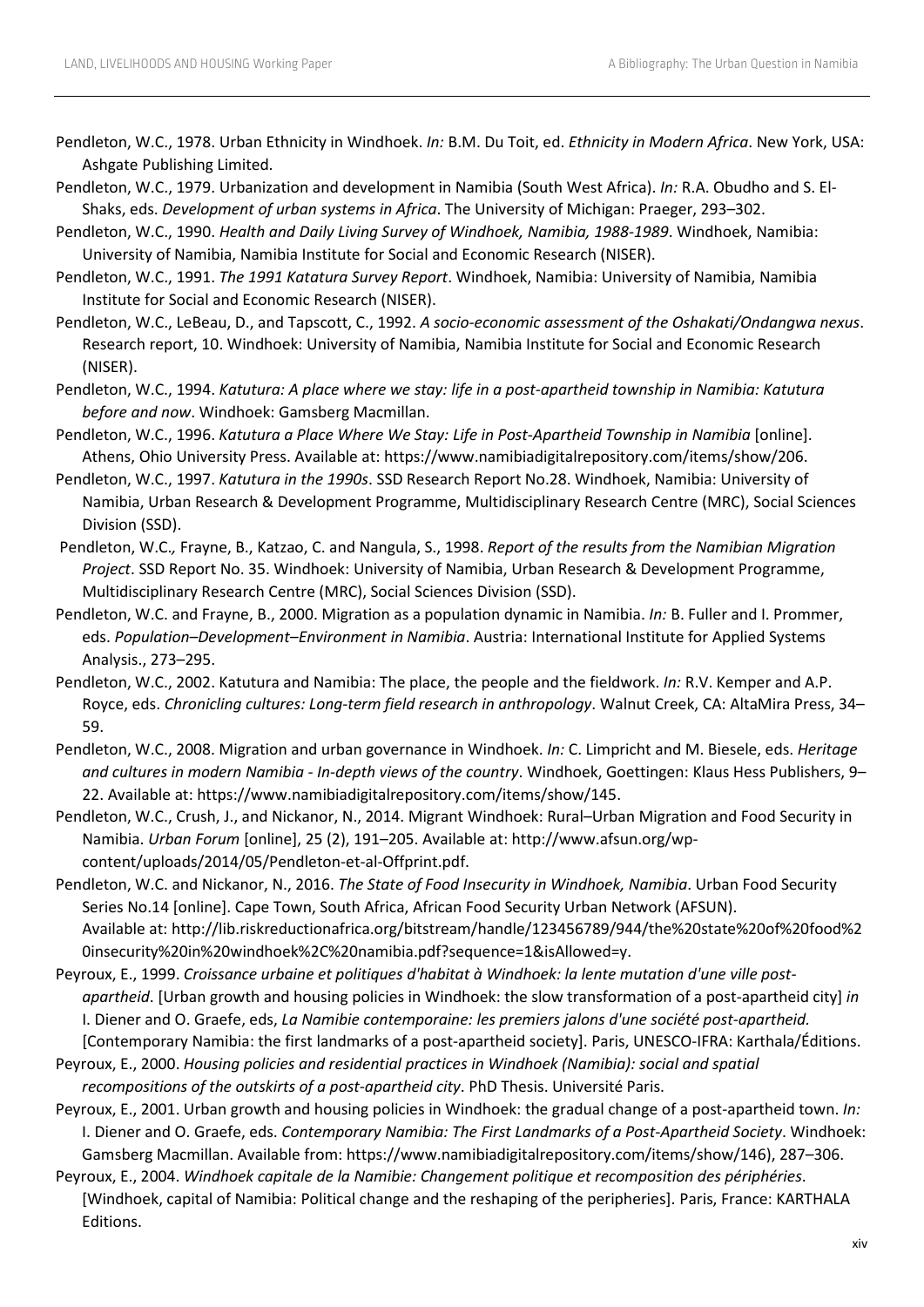- Peyroux, E., 2006. Space and Regulation: Political and Socio-Spatial Change in Windhoek, Namibia. *LEspace geographique* [online], Vol. 35 (1), 14–29. Available at: https://www.cairn-int.info/article-E\_EG\_351\_29--spaceand-regulation-political-and-socio.htm.
- Peyroux, E. and Graefe, O., 1995. *Precarious Settlements at Windhoek's Periphery (Namibia). Investigation into the emergence of a new phenomenon* [online]. Windhoek, Namibia, Centre for Research, Information, Action for Development in Africa. Available at: https://pdfcookie.com/documents/precarious-settlements-at-windhoek39speriphery-namibia-investigation-into-the-emergence-of-a-new-phenomenon-0nlz10jg3e25.
- Pomuti, A. and Tvedten, I., 1998. Namibia: Urbanization in the 1990s. *In:* NEPRU, ed. *In Search of Research: Approach to socioeconomic issues in contemporary Namibia*. NEPRU publications, no. 6. Windhoek: Namibian Economic Policy Research Unit, 103–139. Available at: https://www.cmi.no/publications/1136-namibia-urbanization-inthe-1990s.
- Ripken, P. and Wellmer, G., 1976. *Wanderarbeit im Südlichen Afrika: Ein Reader: A reader on the social and economic effects of migrant work.* Bonn: Informationsstelle Südliches Afrika e.V.
- Roland, S., 2021. *Uncanny Windhoek: Tracing the spatial logics, aesthetics, and hauntings of an African capital [Seminar]* [online]. Available at: https://www.facebook.com/1479156542438473/videos/1479157585771702.
- Sidaway, J.D. and Simon, D., 1993. Geopolitical transition and state formation: the changing political geographies of Angola, Mozambique and Namibia. *Journal of Southern African Studies* [online], 19 (1), 6–28. Available at: https://www.jstor.org/stable/pdf/2636954.pdf?casa\_token=QSQ390M0NakAAAAA:xOYsLNRZYWyP D4FhfcrcvShikZm3ZYsKHoIv6am0MuHwOKMsJIBy3Xj3OYJIg972EaiIgpGBdlNM3sUvRYj6ZWuSoCm1\_sPcWzdJ9mo ZF2hny-vg3zU.
- Simon, D., 1982. Recent trends in Namibian urbanization. *Tijdschrift voor Economische en Sociale Geografie [Journal of Economic and Social Geography]* [online], 73 (4), 237–249. Available at: 10.1111/j.1467-9663.1982.tb00961.x.
- Simon, D., 1983a. *Aspects of urban change in Windhoek, Namibia, during the transition to independence*. PhD Thesis [online], University of Oxford.

Available at: http://psimg.jstor.org/fsi/img/pdf/t0/10.5555/al.sff.document.nanbb0422.pdf.

- Simon, D., 1983b. *Contemporary Namibia: the political geography of decolonization* [online]. Oxford, Oxford University, School of Geography. Available at: http://hdl.handle.net/10068/618155.
- Simon, D., 1983c. The Evolution of Windhoek 1890-1980. *In:* C. Saunders, ed. *Perspectives on Namibia: Past and Present*. Cape Town: University of Cape Town. Available at:
	- http://www.namibiadigitalrepository.com/items/show/163), 83–108.
- Simon, D., 1984a. Comment: The Apartheid City. *Area* [online], 16 (1), 60–62. Available at: https://www.jstor.org/stable/20001997.
- Simon, D., 1984b. Third World Colonial Cities in Context: Conceptual and Theoretical Approaches with Particular Reference to Africa. *Progress in Human Geography* [online], 8 (4), 493–514. Available at: https://doi.org/10.1177/030913258400800402.
- Simon, D., 1984c. Urban Poverty, Informal Sector Activity and Inter-Sectoral Linkages: Evidence from Windhoek, Namibia. *Development and Change* [online], 15, 551–576. Available at: https://doi.org/10.1111/j.1467- 7660.1984.tb00196.x.
- Simon, D., 1985a. Contemporary Decolonization and Comparative Urban Research in Southern Africa. *Comparative Urban Research*, 10 (2), 32-41.
- Simon, D., 1985b. Decolonisation and Local Government in Namibia: the Neo-Apartheid Plan, 1977–83. *The Journal of Modern African Studies* [online], 23 (3), 507–526. Available at: https://doi.org/10.1017/S0022278X00057207.
- Simon, D., 1985c. Independence and Social Transformation: Urban Planning Problems and Priorities for Namibia. *Third World Planning Review* [online], 7 (2), 99–118. Available at: https://www.proquest.com/scholarlyjournals/independence-social-transformation-urban-planning/docview/1308642548/se-2?accountid=10218.
- Simon, D., 1986. Desegregation in Namibia: the demise of urban apartheid? *Geoforum* [online], 17 (2), 289–307. Available at: https://doi.org/10.1016/0016-7185(86)90029-1.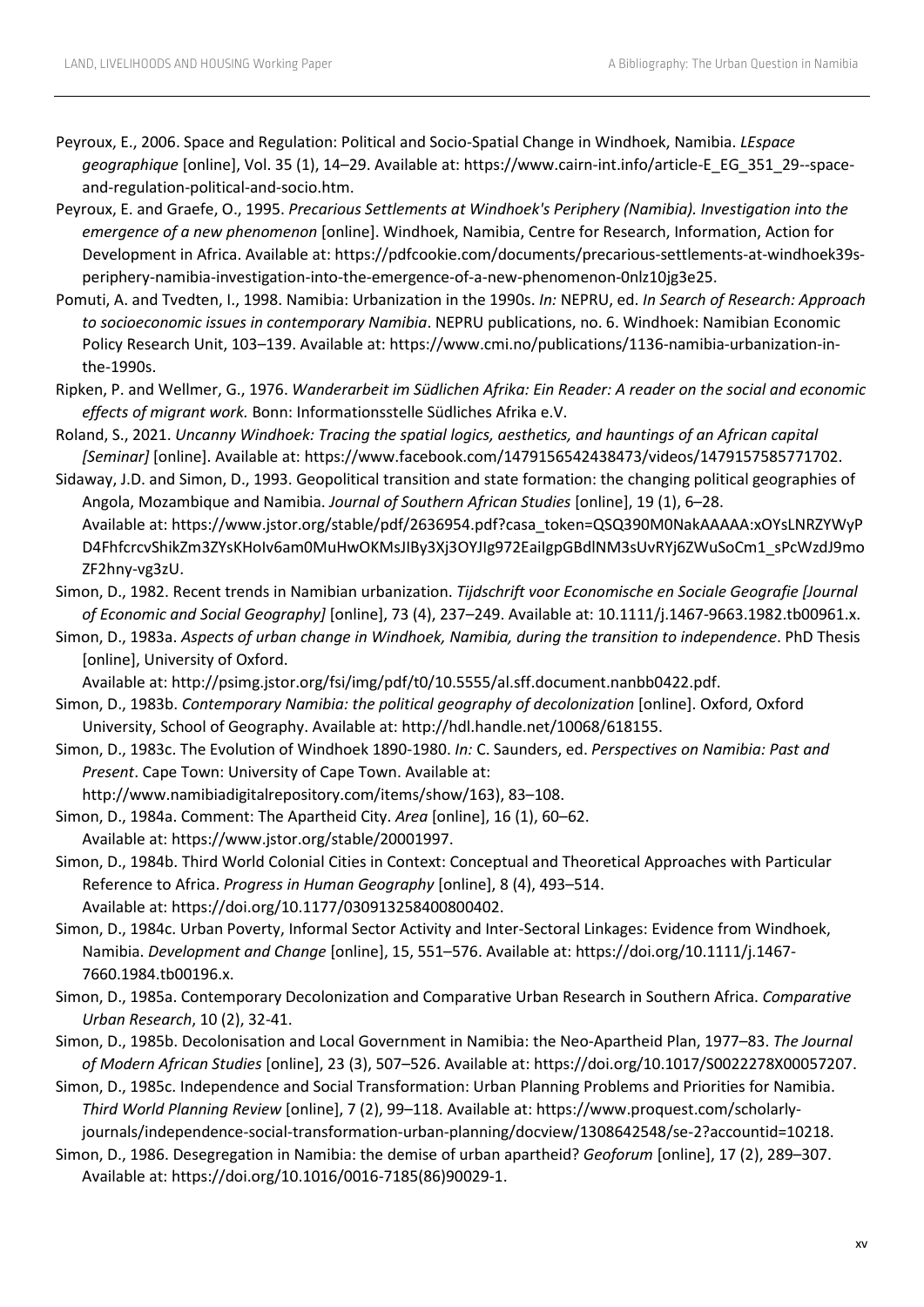- Simon, D., 1988a. Katutura: Symbol Städtischer Apartheid. [Katutura: Symbol of urban apartheid]. *In:* H. Melber, ed. *Katutura - Alltag im Ghetto: Diaries, reports and voices from a Namibian township*. Bonn: Informationsstelle Südliches Afrika, 49–70.
- Simon, D., 1988b. Urban Squatting, Low Income Housing and Politics in Namibia on the Eve of Independence. *In:* R.A. Obudho and Mhlanga, Constance, C., eds. *Slum and Squatter Settlements in Africa: Towards a planning strategy*. New York: Praeger, 245–260.
- Simon, D., 1989a. Colonial cities, postcolonial Africa and the world economy: a reinterpretation. *International Journal of Urban and Regional Research* [online], 13 (1), 68–91. Available at: https://doi.org/10.1111/j.1468- 2427.1989.tb00109.x.
- Simon, D., 1989b. Crisis and Change in South Africa: Implications for the Apartheid City. *Transactions of the Institute of British Geographers* [online], 14 (2), 189. Available at: https://www.jstor.org/stable/622812.
- Simon, D., 1989c. Rural-urban interaction and development in southern Africa: the implications of reduced labour migration. *In:* R.B. Potter and T. Unwin, eds. *The geography of urban-rural interaction in developing countries*. London, United Kingdom, 141–168.
- Simon, D., 1989d. South African Cities in the 1980s: the political economy of urban change. *African Urban Studies*, 21 (1985), 81-94.
- Simon, D., 1991a. *Namibia in Southern Africa: the Regional Implications of Independence* [online]. Available at: https://d1wqtxts1xzle7.cloudfront.net/69296535/j.1467-9663.1991.tb00801.x20210909-24132- 1cls7bg-with-cover-page-

v2.pdf?Expires=1638286043&Signature=C3q0MWCsOuQbZAjG1jRaymhURwf3MhjBJ9eST8BFPusQPi6klipjY75InB oNpmAJ6pWlsQAGMDrvGA7cgkmR7k~tJScZlHZqaAAlXBZ4jCnEE7UyeylNYZc7hgphJAjoLycel2GEXdIxVu~ykN9Pjxf RGrYgYCepZd8TvF3l6VSfcytenX~AZGWQlaIvvOIOEpehypgcQtsfObGgqM6UaqPdVyv6qD-

znWP3lsHvBfpQZdGYUwRhjx808~GfxEiPiBD-

sqsZIevNZGbrW4LoLKpOtXVTG0EswLaxL~~UqQF0VEsu63HIMiTYVdXxv9iU5u6t1ktTipt1LyzL-nzWJA\_\_&Key-Pair-Id=APKAJLOHF5GGSLRBV4ZA.

- Simon, D., 1991b. Windhoek: Desegregation and Change in the Capital of South Africa's erstwhile colony. *In:* A. Lemon, ed. *Homes Apart: South Africa's Segregated Cities*. Cape Town, South Africa: David Phillip Publishers, 174–1990. Available at: https://www.namibiadigitalrepository.com/items/show/477.
- Simon, D., 1993a. Namibia Regains Walvis Bay at Last. *Review of African Political Economy* [online], 59, 127–129. Available at: https://doi.org/10.1080/03056249408704049.
- Simon, D., 1993b. Namibia's new geopolitics: lessons for South Africa. *Indicator SA* [online], 10 (3), 73–76. Available at: https://journals.co.za/doi/pdf/10.10520/aja0259188x\_173.
- Simon, D., 1993c. State intervention in Africa's urban land and housing markets. *In:* J. Dahl, D.W. Drakakis-Smith, and A. Närman, eds. *Land, Food and Basic Needs in Developing Countries*. Gothenburg: Department of Human and Economic Geography, University of Gothenburg, 213–230.
- Simon, D., 1995a. City Profile: Windhoek. *Cities*, 12 (3), 139–147.
- Simon, D., 1995b. Conceptualizing small towns in African development. *In:* J. Baker and P.O. Pedersen, eds. *The ruralurban interface in Africa: expansion and adaption*. Copenhagen: Scandinavian Institute of African Studies, 29–51. Available at: https://www.diva-portal.org/smash/get/diva2:277421/fulltext01.pdf#page=31.
- Simon, D., 1995c. *Non-racial Local Authorities in Independent Namibia: an Evaluation of the First Two Years; Summary Report*. to Namibian Local authorities and the Ministry of Regional and Local Government and Housing. Windhoek.
- Simon, D., 1996a. *Desert enclave to regional gateway?: the reintegration of Walvis Bay in Namibia*. CEDAR Research Papers, 19. London: Centre for Developing Areas Research (CEDAR).
- Simon, D., 1996b. *Regional Restructuring and the State in Independent Namibia: An Evaluation of the Regional Councils, 1993-5*. Report to Namibian Regional Councils and the Ministry of Regional and Local Government and Housing. Windhoek.
- Simon, D., 1996c. Restructuring the local state in post-apartheid cities: Namibian experience and lessons for South Africa. *African Affairs* [online], 95 (378), 51–84. Available at: https://www.jstor.org/stable/723725.